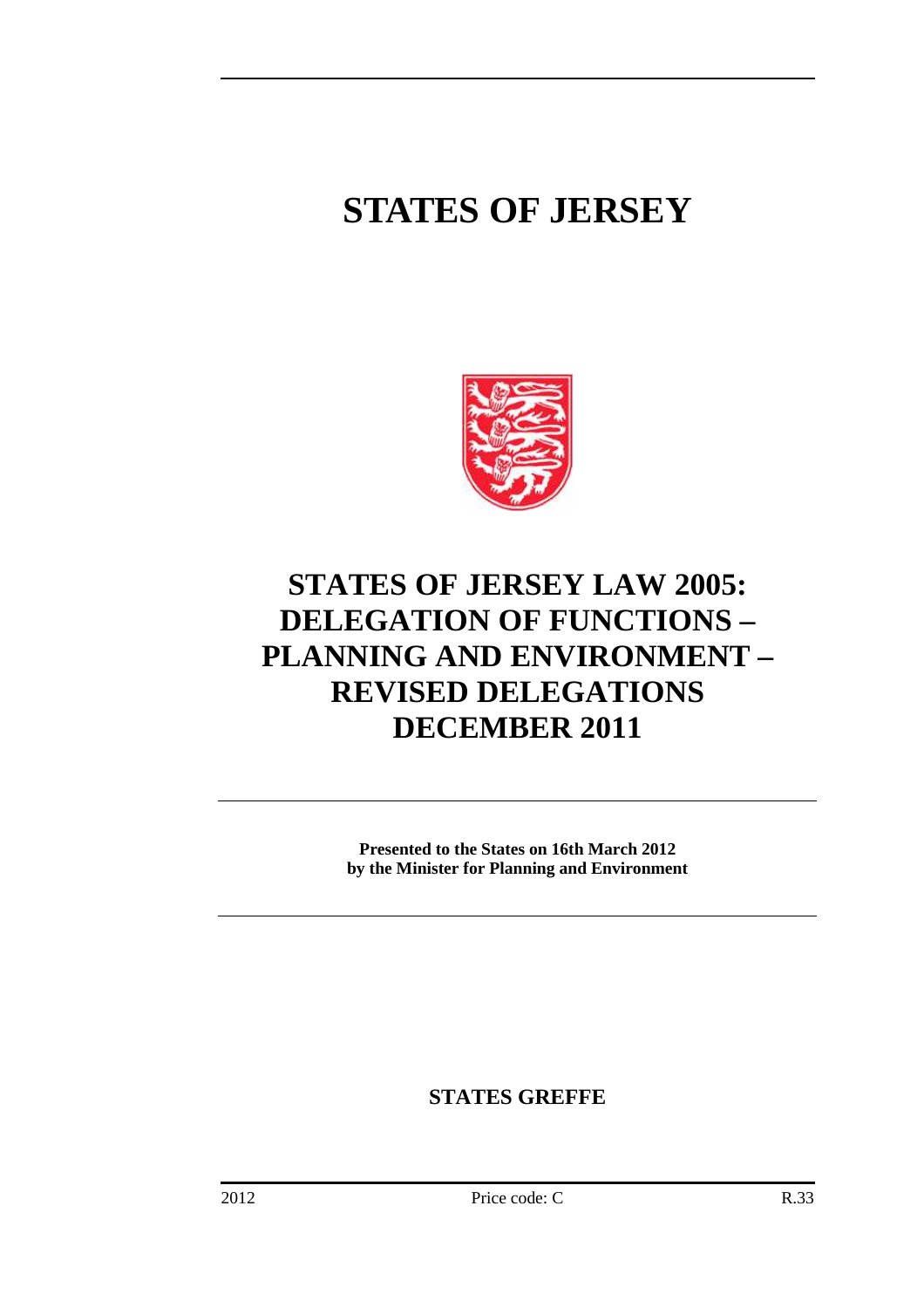#### **REPORT**

On 15th December 2011, the Minister for Planning and Environment made a Ministerial Decision delegating certain of his functions under Article 28 of the States of Jersey Law 2005 (MD-PE-2011-0123, available at www.gov.je).

The terms of the delegations, and the legislation under which those delegations were made, were recorded in a Report attached to the Ministerial Decision, as shown below –

------------------------------------------------------------------------------------------------------------

Article 28 of the States of Jersey Law 2005 permits a Minister to delegate, wholly or partly, functions to an Assistant Minister or an officer.

The Law states, *inter alia* –

#### "**28 Power of Minister to delegate functions**

- (1) A Minister may delegate, wholly or partly, functions conferred upon or vested in the Minister by or under this Law or any other enactment or any enactment of the United Kingdom having effect in Jersey, to –
	- (a) one of his or her Assistant Ministers;
	- (b) an officer.
- (2) A Minister shall not delegate
	- (a) any power to make an enactment;
	- (b) any power to decide an appeal under an enactment;
	- (c) any function the delegation of which is prohibited by an enactment.
- (3) The delegation of functions by a Minister under this Article shall not prevent the Minister exercising those functions personally.
- (4) Where any licence, permit or authorization is granted in purported exercise of functions delegated under paragraph (1), no criminal proceedings shall lie against any person for any act done, or omitted to be done, in good faith and in accordance with the terms of the licence, permit or authorization, by reason that the functions had not been delegated, or that any requirement attached to the delegation of the functions had not been complied with.
- (5) In this Article –

"Minister" includes the Chief Minister;

"officer" means a States' employee within the meaning of the Employment of States of Jersey Employees (Jersey) Law 2005 and includes a member of the States of Jersey Police Force and an officer appointed under paragraph 1(1) of Part 1 of Schedule 2 to the Immigration Act 1971 as extended to Jersey by the Immigration (Jersey) Order 1993.

(6) The States may by Regulations amend the definition "officer" in paragraph (5)."

------------------------------------------------------------------------------------------------------------

**Note:** Due to an administrative oversight in the States Greffe these delegations, which were approved by the Minister on 15th December 2011, were not presented to the States at that time.

------------------------------------------------------------------------------------------------------------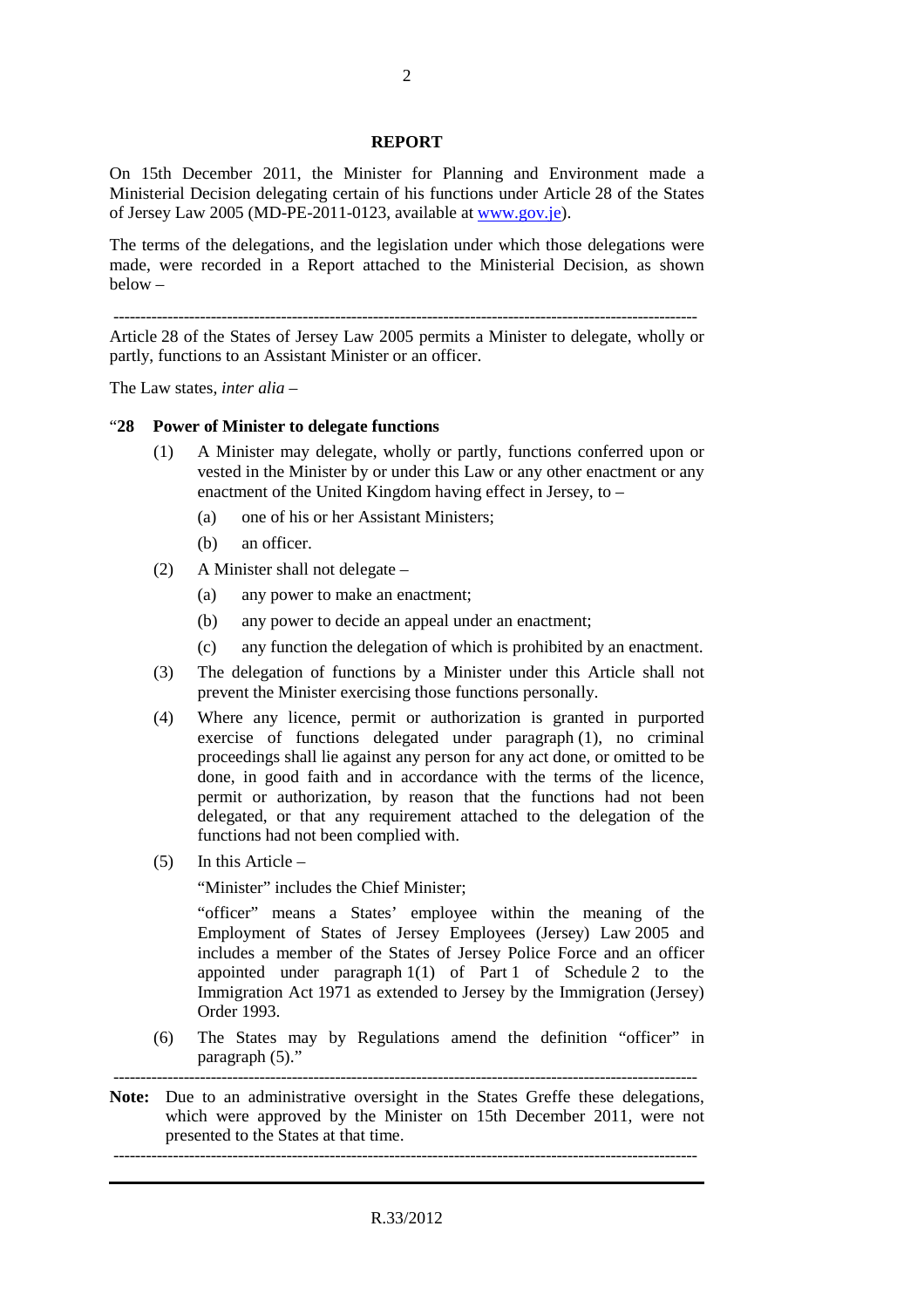## **Scheme of Delegation for the Minister for Planning and Environment December 2011**

- **1. By virtue of the power conferred on him by Article 28(1) of the States of Jersey Law 2005 the Minister has delegated to the Assistant Minister the following functions conferred upon or vested in him –** 
	- 1.1 The lodging of a Proposition with the States Assembly in accordance with Standing Orders of the States of Jersey up to and including R&O.52/2010 – Standing Order 19(c).
	- 1.2 Presenting of reports or comments to the States Assembly in accordance with Standing Orders of the States of Jersey up to and including R&O.52/2010 – Standing Order 35(1)(b).

 Where the Minister has indicated, for whatever reason, to the Assistant Minister that making any such decision is appropriate.

**2. By virtue of the power conferred on him by Article 28(1) of the States of Jersey Law 2005 and Article 9A of the Planning and Building (Jersey) Law 2002 the Minister has delegated the following functions conferred upon or vested in him –**

| Legislation:              | Function delegated and scope of<br>delegation:                                                                                                                                                                                                 | Delegated to:                                                                                                                               |
|---------------------------|------------------------------------------------------------------------------------------------------------------------------------------------------------------------------------------------------------------------------------------------|---------------------------------------------------------------------------------------------------------------------------------------------|
|                           | <b>Planning and Building (Jersey) Law 2002</b>                                                                                                                                                                                                 |                                                                                                                                             |
|                           | APPLICATIONS FOR PLANNING PERMISSION                                                                                                                                                                                                           |                                                                                                                                             |
| Article $9(5)$ and<br>(6) | Determining that an application has been<br>properly made, that sufficient information<br>is accompanying the application and that<br>if this is not the case that the application<br>can be refused.                                          | • Planning Applications Panel<br>• Chief Officer – Planning and<br>Environment<br>• Directors of Planning<br>Development Control and Policy |
| Article $11(3)$           | Determining that an application has been<br>publicised in accordance<br>with<br>the<br>Planning<br>and Building (Application<br>Publication) (Jersey) Order 2006.                                                                              | and Projects<br>• Principal Planners and<br>Principal Historic Environment<br>Officer                                                       |
| Article $11(4)$           | Taking into<br>account<br>representations<br>received in connection with a planning<br>application.                                                                                                                                            | • Senior Planners and Assistant<br><b>Senior Planners</b>                                                                                   |
| Article $11(5)$           | Requiring evidence to demonstrate that an<br>application for planning permission has<br>been publicised or notified in<br>the<br>appropriate manner.                                                                                           |                                                                                                                                             |
| Article $11(6)$           | Provision of a copy of any part of an<br>application for consideration or comment.                                                                                                                                                             |                                                                                                                                             |
| Article $13(1)–(3)$       | Determination<br>whether<br><b>as</b><br>to<br>an<br>application for planning permission<br>should be the subject of an Environmental<br>Assessment<br>(EIA)<br>Impact<br>and<br>consideration<br>of<br>applications<br>accompanied by an EIA. |                                                                                                                                             |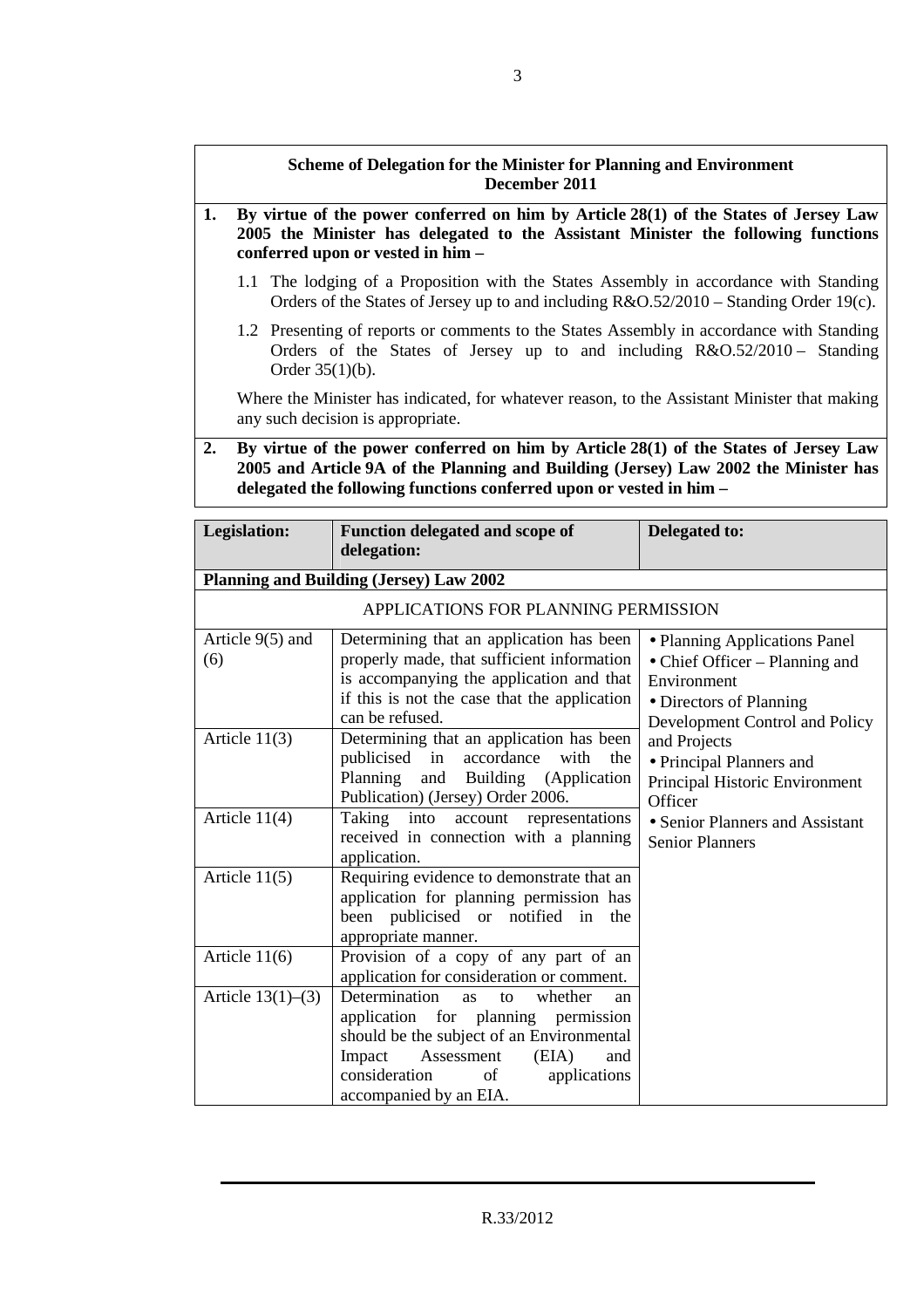| <b>Legislation:</b>     | Function delegated and scope of<br>delegation:                                                                                                                                                                                                                                                               | Delegated to:                                                                                                                                                                                                             |
|-------------------------|--------------------------------------------------------------------------------------------------------------------------------------------------------------------------------------------------------------------------------------------------------------------------------------------------------------|---------------------------------------------------------------------------------------------------------------------------------------------------------------------------------------------------------------------------|
| Article 14              | Consideration of any comments received<br>from the relevant Highway Authority (if<br>any) in respect of any effect any<br>development that might have on highway<br>safety.                                                                                                                                  | • Planning Applications Panel<br>• Chief Officer – Planning and<br>Environment<br>• Directors of Planning<br>Development Control and Policy                                                                               |
| Article 15              | Consideration of any comments received<br>for<br>the<br>Minister<br>Economic<br>from<br>Development in respect of any effect any<br>development might have on the harbour<br>or airport.                                                                                                                     | and Projects<br>· Principal Planners, Principal<br><b>Historic Environment Officer</b><br>• Senior Planners and Assistant<br><b>Senior Planners</b>                                                                       |
| Article 16              | Consideration of any comments received<br>from the Minister for Transport and<br>Technical Services in respect of any effect<br>any development might have sewerage or<br>drainage system, flood defence works,<br>surface water issues or water quality.                                                    |                                                                                                                                                                                                                           |
| Article 17              | Consideration of any comments received<br>from any Minister or other body created<br>by statute who has an interest in an<br>application for planning permission.                                                                                                                                            |                                                                                                                                                                                                                           |
| Article 19<br>(save for | Granting of planning permission either<br>conditions<br>without<br><b>or</b><br>subject<br>to                                                                                                                                                                                                                |                                                                                                                                                                                                                           |
| paragraph $(3)$ )       | conditions following the submission of an<br>application.                                                                                                                                                                                                                                                    |                                                                                                                                                                                                                           |
| Article 19(3)           | Grant of planning permission inconsistent<br>with the Island Plan.                                                                                                                                                                                                                                           | • Planning Applications Panel                                                                                                                                                                                             |
| Article 20              | of<br>planning permission<br>for<br>Grant<br>already<br>development<br>undertaken<br>following<br>the<br>submission<br>of<br>an<br>application.<br>Grant<br>planning permission<br>for<br>a<br>development that does not accord with a<br>condition attached to a previously granted<br>planning permission. | · Planning Applications Panel<br>• Chief Officer – Planning and<br>Environment<br>• Directors of Planning<br>Development Control and Policy<br>and Projects<br>• Principal Planners and<br>Principal Historic Environment |
| Article 21              | Variation of a condition attached to a<br>previously granted planning permission<br>following an application to vary the<br>condition.                                                                                                                                                                       | Officer<br>• Senior Planners and Assistant<br><b>Senior Planners</b>                                                                                                                                                      |
| Article 22              | The giving of reasons for the grant or<br>refusal of an application for planning<br>permission.                                                                                                                                                                                                              |                                                                                                                                                                                                                           |
| Article 23              | The attaching of appropriate conditions to<br>any grant of planning permission.                                                                                                                                                                                                                              |                                                                                                                                                                                                                           |
| Article 26              | Termination of a planning permission<br>which has been commenced but not<br>completed by reference to time limit.                                                                                                                                                                                            |                                                                                                                                                                                                                           |
| Article 28              | Provision of a certificate of completion of<br>a development.                                                                                                                                                                                                                                                |                                                                                                                                                                                                                           |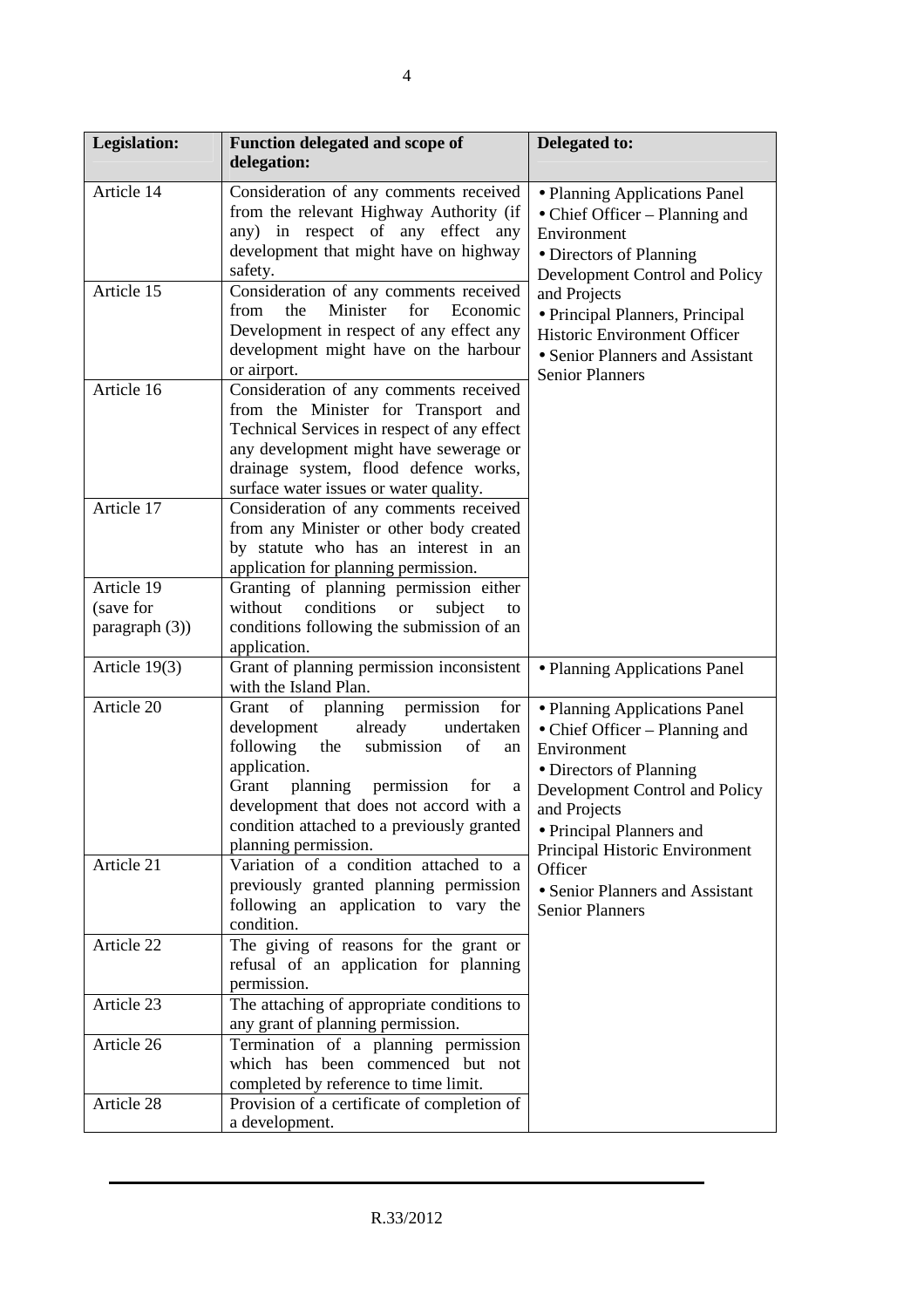| <b>Legislation:</b>                                                                                                   | Function delegated and scope of<br>delegation:                                                                                                                  | Delegated to:                                                                                                                                                                                                                               |  |
|-----------------------------------------------------------------------------------------------------------------------|-----------------------------------------------------------------------------------------------------------------------------------------------------------------|---------------------------------------------------------------------------------------------------------------------------------------------------------------------------------------------------------------------------------------------|--|
| APPLICATIONS FOR BUILDING PERMISSION<br>(BUILDING BYE-LAWS APPROVAL)                                                  |                                                                                                                                                                 |                                                                                                                                                                                                                                             |  |
| Article 34(4)                                                                                                         | Refusal of an application for building<br>permission on the basis of appropriate<br>details not being submitted.                                                | • Chief Officer – Planning and<br>Environment<br>• Director of Building Control                                                                                                                                                             |  |
| Article 35(2)                                                                                                         | Granting of Building permission that is<br>inconsistent with the Building Bye-Laws.                                                                             |                                                                                                                                                                                                                                             |  |
| Article 35(3) and<br>(4)                                                                                              | Granting<br>refusal<br>of<br><b>Building</b><br><b>or</b><br>Permission (Building Bye-Laws)                                                                     | • Chief Officer – Planning and<br>Environment                                                                                                                                                                                               |  |
| Article 36                                                                                                            | Giving of reasons for the refusal of<br>building permission (Bye-Laws).                                                                                         | • Director of Building Control<br>• Directors of Planning<br>Development Control and<br>Planning Policy and Projects<br>• Principal Building Control<br>Surveyors<br>· Senior Building Control<br>Surveyors<br>· Building Control Surveyors |  |
| Granting of building permission that is<br>Article $35(2)$<br>inconsistent with the Building Bye-Laws.<br>Environment |                                                                                                                                                                 | • Chief Officer – Planning and<br>· Director of Building Control                                                                                                                                                                            |  |
|                                                                                                                       | ENFORCEMENT OF PLANNING AND BUILDING CONTROLS                                                                                                                   |                                                                                                                                                                                                                                             |  |
| Article 40                                                                                                            | Service of an Enforcement Notice where<br>there has been a breach of Development<br>Controls (Planning Controls and Building<br>Controls).                      | • Planning Applications Panel<br>• Chief Officer – Planning and<br>Environment<br>• Directors of Building Control;                                                                                                                          |  |
| Article 42                                                                                                            | Variation<br>withdrawal<br>of<br><b>or</b><br>an<br><b>Enforcement Notice.</b>                                                                                  | <b>Planning Development Control</b><br>and Planning Policy and Projects                                                                                                                                                                     |  |
| Article 45                                                                                                            | Service, alteration or withdrawal of a Stop<br>Notice.                                                                                                          | · Principal Planners, Principal<br><b>Historic Environment Officer</b>                                                                                                                                                                      |  |
| Article 47                                                                                                            | Service of an Enforcement Notice<br>in<br>of<br>non-compliance<br>with<br>respect<br>a<br>condition attached to a planning<br><b>or</b><br>building permission. | and Principal Building Control<br>Surveyors                                                                                                                                                                                                 |  |
|                                                                                                                       | <b>SITES OF SPECIAL INTEREST</b>                                                                                                                                |                                                                                                                                                                                                                                             |  |
| Article 51                                                                                                            | Maintenance of a List of Sites of Special<br>Interest.                                                                                                          | • Chief Officer – Planning and<br>Environment                                                                                                                                                                                               |  |
| Article 52                                                                                                            | Adding or removing of a building or place<br>on the List of Sites of Special Interest.                                                                          | • Director of Planning<br>• Assistant Directors of Planning                                                                                                                                                                                 |  |
| Article 53                                                                                                            | Provisional Listing of a building or place.                                                                                                                     | • Principal Planners, Principal<br>Historic Environment Officer<br>• Director of Environment<br>· Director, Environmental<br>Management and Rural Economy<br>• Principal Ecologist                                                          |  |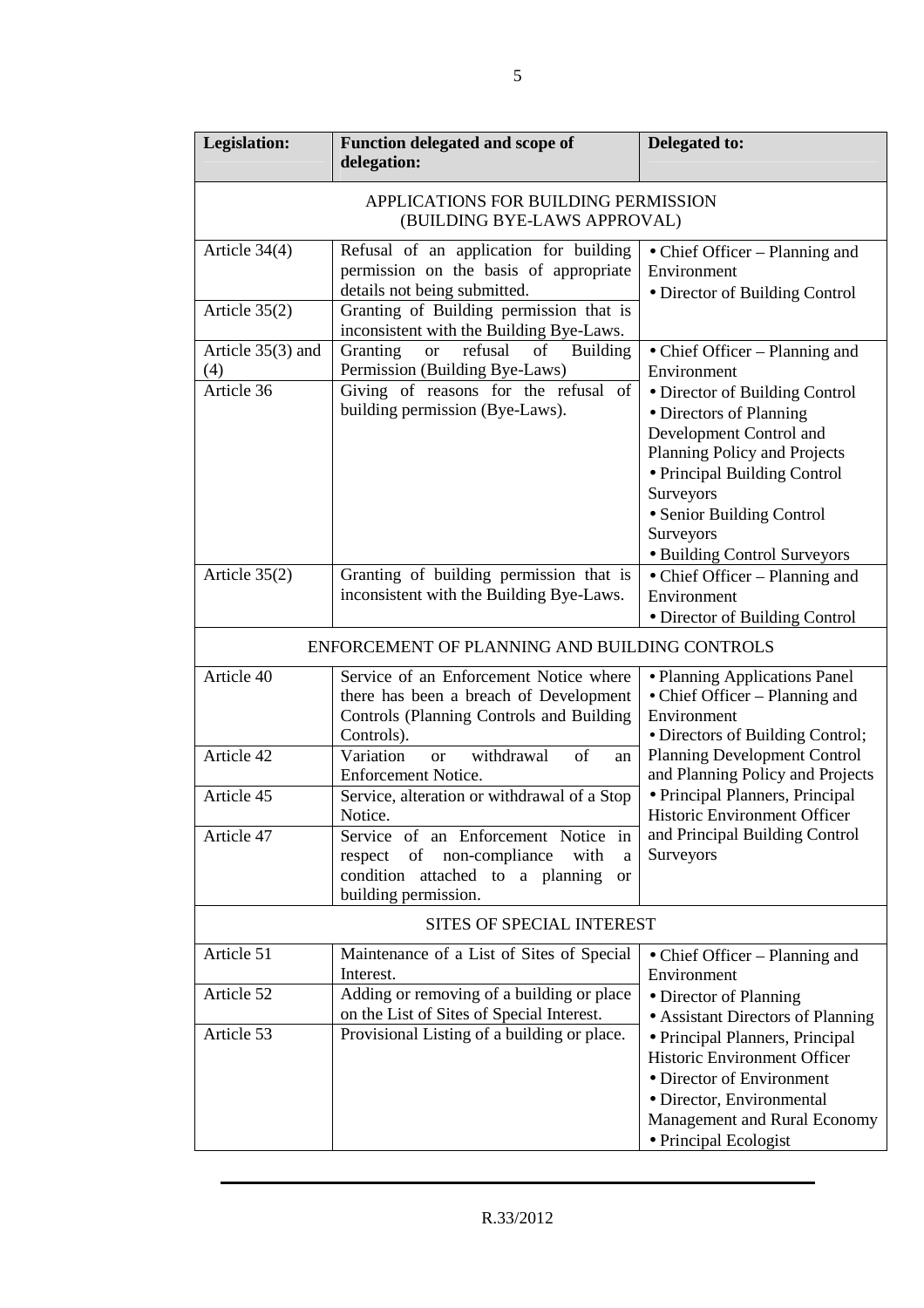| <b>Legislation:</b>              | Function delegated and scope of<br>delegation:                                                                                             | Delegated to:                                                                                                                                                                                                                                                                                                                                                                                                                                                                                                                                                |
|----------------------------------|--------------------------------------------------------------------------------------------------------------------------------------------|--------------------------------------------------------------------------------------------------------------------------------------------------------------------------------------------------------------------------------------------------------------------------------------------------------------------------------------------------------------------------------------------------------------------------------------------------------------------------------------------------------------------------------------------------------------|
| Article $54(2)(a)$               | Grant of permission to carry out works to<br>an SSI which whilst not amounting to<br>development would affect the character of<br>the SSI. | • Planning Applications Panel<br>• Chief Officer - Planning and<br>Environment<br>• Directors of Planning<br>Development Control and Policy<br>and Projects<br>• Principal Planners, Principal<br>Historic Environment Officer<br>• Senior Planners and Assistant<br><b>Senior Planners</b><br>• Director of Environment<br>· Director, Environmental<br>Management and Rural Economy<br>• Principal Ecologist                                                                                                                                               |
| Article $55(3)$                  | This relates to allowing activities which<br>are restricted on SSIs.                                                                       | · Planning Applications Panel<br>• Chief Officer - Planning and<br>Environment<br>In relation to those activities<br>indicated in Article $55(1)(a)$<br>and $(b)$ –<br>• Directors of Planning<br>Development Control and Policy<br>and Projects<br>• Principal Historic Environment<br>Officer<br>In relation to those activities<br>indicated in Article $55(1)(c)$<br>(relating to those activities<br>stipulated in Article $55(2)$ )<br>• Director of Environment<br>· Director, Environmental<br>Management and Rural Economy<br>• Principal Ecologist |
|                                  | PROTECTED TREES                                                                                                                            |                                                                                                                                                                                                                                                                                                                                                                                                                                                                                                                                                              |
| Article 58<br>Article 59         | Maintenance of a List of Protected Trees.<br>Adding or removing a tree on the List of<br>Protected Trees.                                  | • Planning Applications Panel<br>• Chief Officer – Planning and<br>Environment                                                                                                                                                                                                                                                                                                                                                                                                                                                                               |
| Article 60<br>Article $61(1)(a)$ | Provisional listing of trees.<br>Grant of permission to carry out works to<br>a Protected Tree.                                            | • Directors of Planning<br>Development Control and Policy<br>and Projects<br>• Principal Planners and<br>Principal Historic Environment<br>Officer<br>• Senior Planners and Assistant<br><b>Senior Planners</b><br>• Director of Environment<br>• Director Environmental<br>Management and Rural Economy<br>• Principal Ecologist                                                                                                                                                                                                                            |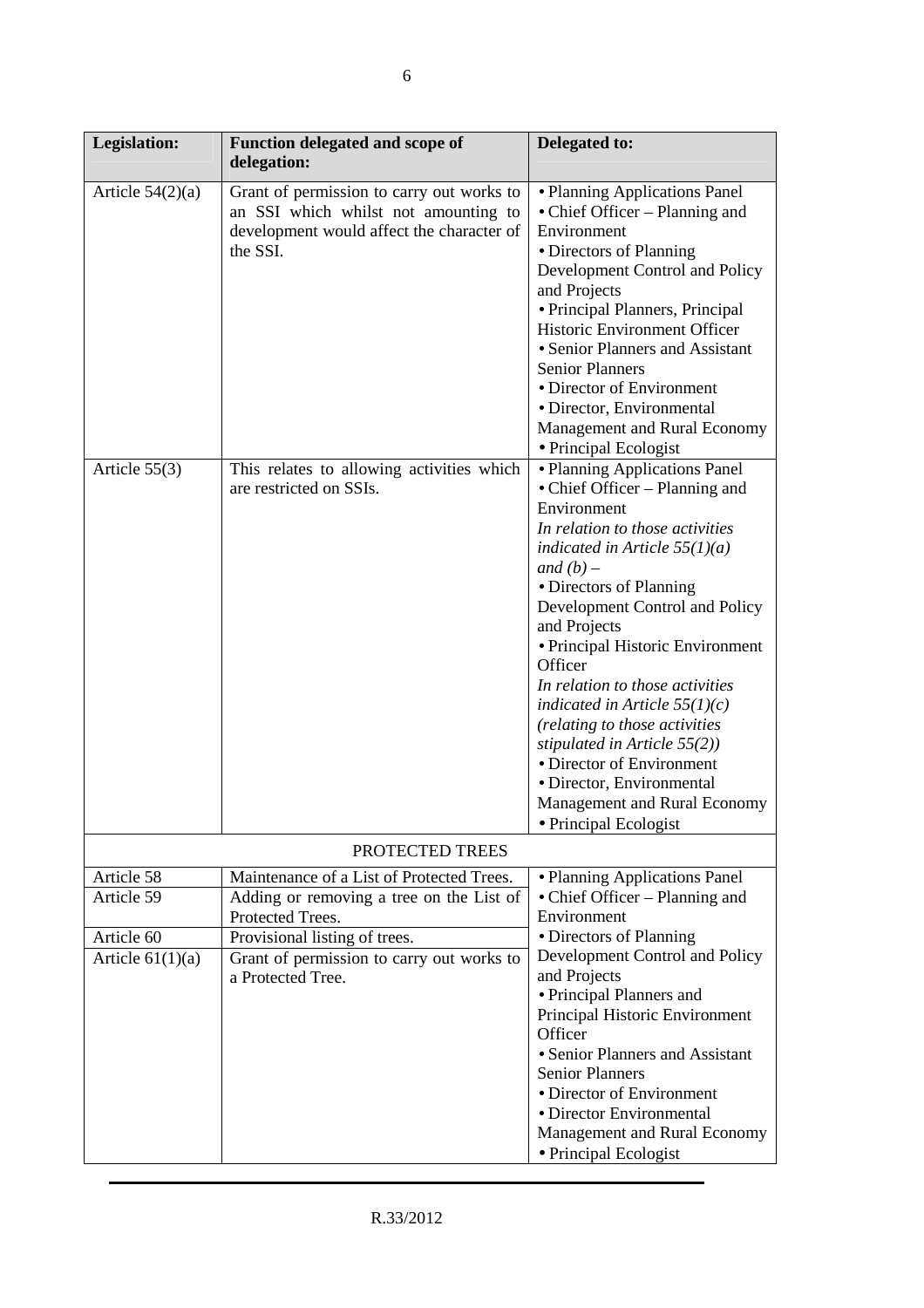| <b>Legislation:</b>                                                     | Function delegated and scope of<br>delegation:                             | Delegated to:                                           |  |  |
|-------------------------------------------------------------------------|----------------------------------------------------------------------------|---------------------------------------------------------|--|--|
|                                                                         | DANGEROUS STRUCTURES                                                       |                                                         |  |  |
| Article 66                                                              | Serving of a dangerous buildings notice.<br>• Chief Officer – Planning and |                                                         |  |  |
| Article 68                                                              | Variation or withdrawal of a dangerous                                     | Environment                                             |  |  |
|                                                                         | building notice.                                                           | • Directors of Planning                                 |  |  |
| Article 71                                                              | Immediate action to ensure safety of a                                     | Development Control and                                 |  |  |
|                                                                         | building.                                                                  | Planning Policy and Projects and                        |  |  |
|                                                                         | This includes powers of entry to carry out                                 | <b>Building Control</b>                                 |  |  |
|                                                                         | any such works.                                                            | · Principal Building Control                            |  |  |
|                                                                         |                                                                            | Surveyors<br>• Senior Building Control                  |  |  |
|                                                                         |                                                                            | Surveyors                                               |  |  |
|                                                                         |                                                                            | · Building Control Surveyors                            |  |  |
|                                                                         | PLANNING OBLIGATION AGREEMENTS                                             |                                                         |  |  |
|                                                                         |                                                                            |                                                         |  |  |
| Article 25                                                              | Entering into a Planning Obligation and                                    | • Chief Officer – Planning and                          |  |  |
|                                                                         | modifying or discharging all or part of the                                | Environment                                             |  |  |
|                                                                         | obligations of that Agreement.                                             | • Directors of Planning and                             |  |  |
|                                                                         |                                                                            | Development Control and<br>Planning Policy and Projects |  |  |
|                                                                         |                                                                            |                                                         |  |  |
|                                                                         | <b>CARAVANS</b>                                                            |                                                         |  |  |
| Article 99                                                              | Permission to import a caravan, camper-                                    | · Planning Applications Panel                           |  |  |
|                                                                         | van or any other vehicle with sleeping,                                    | • Chief Officer – Planning and<br>Environment           |  |  |
| Article 101                                                             | etc. accommodation.<br>Attaching of conditions to the importation          | • Directors of Planning                                 |  |  |
|                                                                         | of a caravan, etc.                                                         | Development Control and Policy                          |  |  |
|                                                                         |                                                                            | and Projects                                            |  |  |
|                                                                         |                                                                            | • Principal Planners and                                |  |  |
|                                                                         |                                                                            | Principal Historic Environment                          |  |  |
|                                                                         |                                                                            | Officer                                                 |  |  |
|                                                                         |                                                                            | • Senior Planners and Assistant                         |  |  |
|                                                                         |                                                                            | <b>Senior Planners</b>                                  |  |  |
|                                                                         |                                                                            | • Enforcement Officers                                  |  |  |
|                                                                         | ENVIRONMENTAL IMPACT ASSESSMENTS                                           |                                                         |  |  |
| <b>Planning and Building (Environmental Impact) (Jersey) Order 2006</b> |                                                                            |                                                         |  |  |
| Article 3                                                               | Whether<br>environmental<br>impact<br>an                                   | • Chief Officer – Planning and                          |  |  |
|                                                                         | statement is required.                                                     | Environment<br>• Directors of Planning                  |  |  |
| Article 4                                                               | What information (the Scope) should be                                     | Development Control and Planning                        |  |  |
|                                                                         | provided in an environmental impact<br>statement.                          | Policy and Projects                                     |  |  |
|                                                                         |                                                                            | • Principal Planners Development                        |  |  |
|                                                                         |                                                                            | Control                                                 |  |  |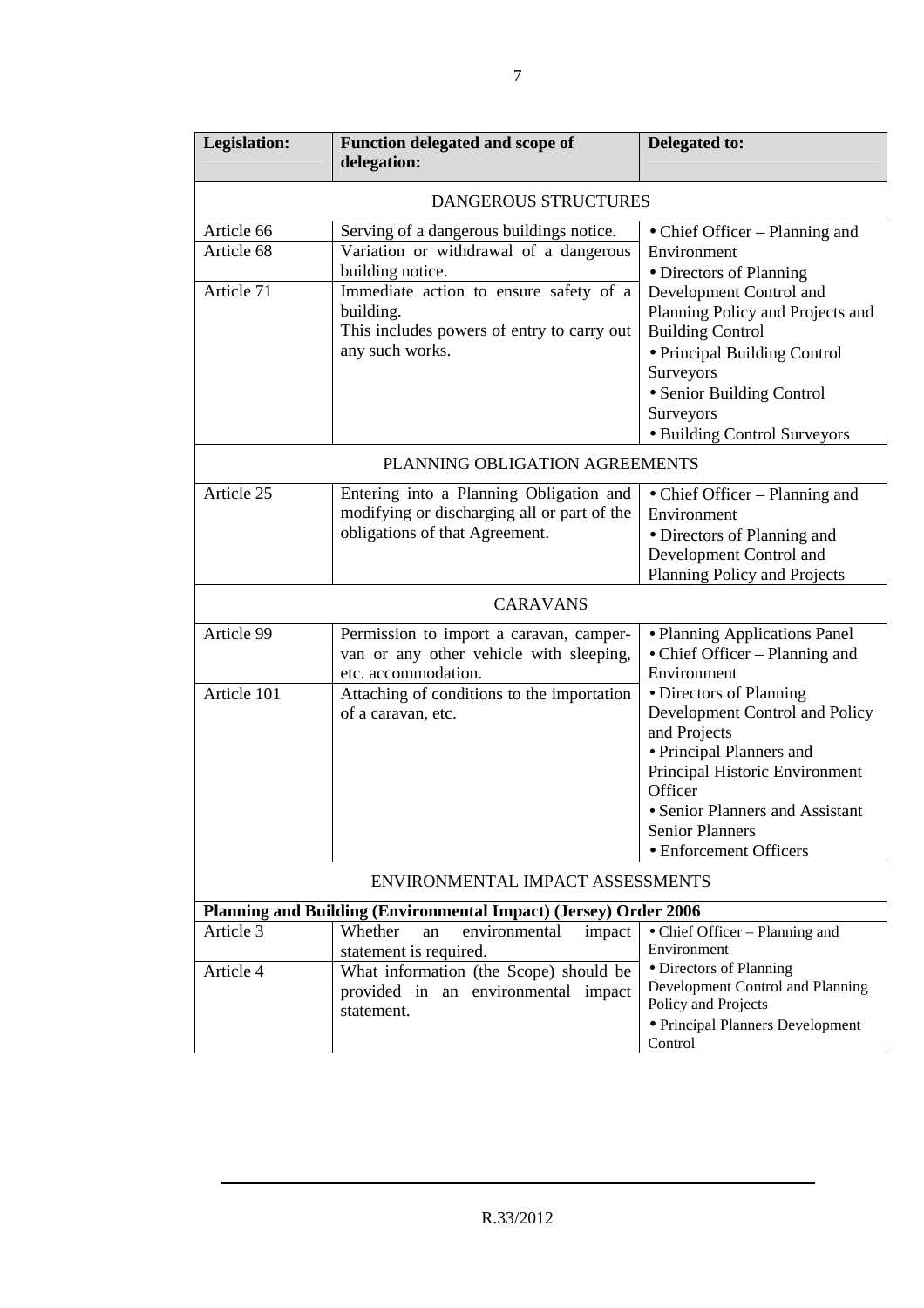| Legislation:                                                                 | Function delegated and scope of<br>delegation:                                                                                                                                                   | Delegated to:                                                                                                                                                                                                                                                                                     |  |  |
|------------------------------------------------------------------------------|--------------------------------------------------------------------------------------------------------------------------------------------------------------------------------------------------|---------------------------------------------------------------------------------------------------------------------------------------------------------------------------------------------------------------------------------------------------------------------------------------------------|--|--|
|                                                                              | PUBLICITY FOR PLANNING APPLICATIONS                                                                                                                                                              |                                                                                                                                                                                                                                                                                                   |  |  |
|                                                                              | Planning and Building (Application Publication) (Jersey) Order 2006                                                                                                                              |                                                                                                                                                                                                                                                                                                   |  |  |
| All of the powers<br>and<br>responsibilities<br>conferred in the<br>Minister | Powers relating to the publicising of<br>applications for planning permission<br>including extending the publicity period<br>for<br>more<br>than<br>21 days<br>and<br>re-advertising a proposal. | • Chief Officer – Planning and<br>Environment<br>• Directors of Planning<br>Development Control and Policy<br>and Projects<br>• Principal Planners and<br>Principal Historic Environment<br>Officer<br>• Senior Planners and Assistant<br><b>Senior Planners</b>                                  |  |  |
|                                                                              | PUBLIC INQUIRIES<br>(FOR INFORMATION)                                                                                                                                                            |                                                                                                                                                                                                                                                                                                   |  |  |
| 2008                                                                         | Planning and Building (Public Inquiries) (Jersey) Order<br>No powers delegated.                                                                                                                  |                                                                                                                                                                                                                                                                                                   |  |  |
|                                                                              | <b>MOVEABLE STRUCTURES</b>                                                                                                                                                                       |                                                                                                                                                                                                                                                                                                   |  |  |
|                                                                              | Planning and Building (Moveable Structures) (Jersey) Order 2006<br>(after Article 81 of the Planning and Building (Jersey) Law 2002)                                                             |                                                                                                                                                                                                                                                                                                   |  |  |
| All the functions<br>conferred upon<br>or vested in the<br>Minister.         | Grant of permission for a moveable<br>structure (as defined by the Order),<br>attachment of conditions on a grant of<br>permission and allowing retrospective<br>permission.                     | • Chief Officer – Planning and<br>Environment<br>• Directors of Planning<br>Development Control and Policy<br>and Projects<br>• Principal Planners and<br>Principal Historic Environment<br>Officer<br>• Senior Planners and Assistant<br><b>Senior Planners</b>                                  |  |  |
|                                                                              | <b>CONTROL OF ADVERTISEMENTS</b>                                                                                                                                                                 |                                                                                                                                                                                                                                                                                                   |  |  |
|                                                                              | Planning and Building (Display of Advertisements) (Jersey) Order 2006<br>(after Article 76 of the Planning and Building (Jersey) Law 2002)                                                       |                                                                                                                                                                                                                                                                                                   |  |  |
| All the functions<br>conferred upon<br>or vested in the<br>Minister          | Grant of permission for an advertisement,<br>attachment of conditions on a grant of<br>permission and allowing retrospective<br>permission.                                                      | • Planning Applications Panel<br>• Chief Officer – Planning and<br>Environment<br>• Directors of Planning<br>Development Control and Policy<br>and Projects<br>• Principal Planners and<br>Principal Historic Environment<br>Officer<br>• Senior Planners and Assistant<br><b>Senior Planners</b> |  |  |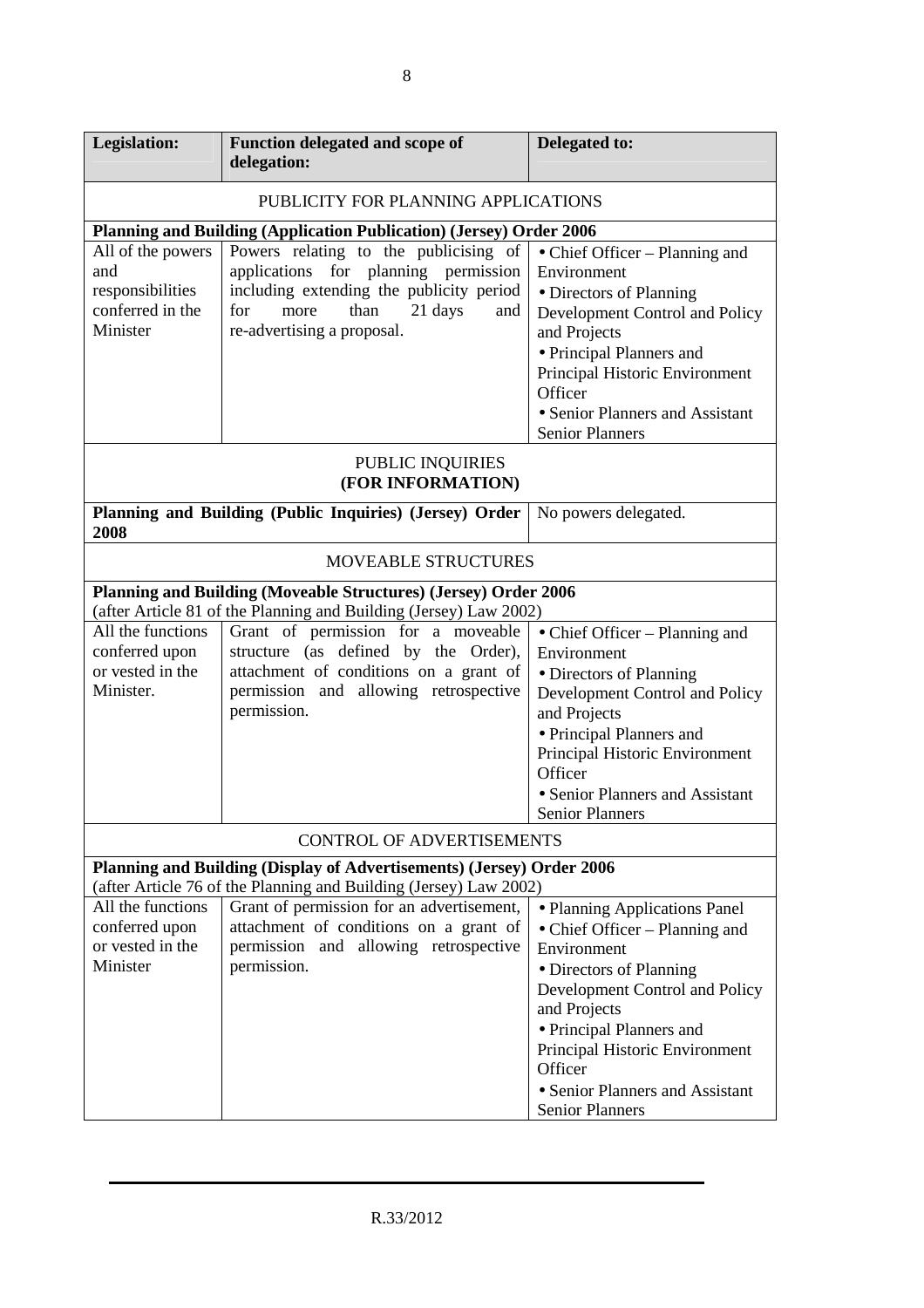| Legislation:                                                                                                                                                                                                                                                                                                                                                                                                                                                           | Function delegated and scope of<br>delegation:                                                                                                                                                                        | Delegated to:                                                                                                                                                                                                                         |  |
|------------------------------------------------------------------------------------------------------------------------------------------------------------------------------------------------------------------------------------------------------------------------------------------------------------------------------------------------------------------------------------------------------------------------------------------------------------------------|-----------------------------------------------------------------------------------------------------------------------------------------------------------------------------------------------------------------------|---------------------------------------------------------------------------------------------------------------------------------------------------------------------------------------------------------------------------------------|--|
|                                                                                                                                                                                                                                                                                                                                                                                                                                                                        | <b>HIGH HEDGES</b>                                                                                                                                                                                                    |                                                                                                                                                                                                                                       |  |
| vested in him under -                                                                                                                                                                                                                                                                                                                                                                                                                                                  | By virtue of the power conferred on him by Article 28(1) of the States of Jersey Law 2005 and<br>subject to the conditions set out below, the Minister has delegated the functions conferred upon or                  |                                                                                                                                                                                                                                       |  |
| <b>High Hedges (Jersey) Law 2008</b>                                                                                                                                                                                                                                                                                                                                                                                                                                   |                                                                                                                                                                                                                       |                                                                                                                                                                                                                                       |  |
| Article 6<br>Article 7                                                                                                                                                                                                                                                                                                                                                                                                                                                 | Whether a complainant has taken steps to<br>resolve<br>situation,<br>whether<br>the<br>the<br>complaint is frivolous or vexatious or<br>whether the complaint is justified.<br>Issuing of a Remedial Notice, provided | • Chief Officer - Planning and<br>Environment<br>• Directors of Planning<br>Development Control and Policy                                                                                                                            |  |
|                                                                                                                                                                                                                                                                                                                                                                                                                                                                        | that the owner of the hedge has not made<br>any representation in connection with the<br>Complaint.                                                                                                                   | and Projects<br>• Principal Planners<br>• Senior Planners and Assistant<br><b>Senior Planners</b>                                                                                                                                     |  |
| Article 9                                                                                                                                                                                                                                                                                                                                                                                                                                                              | Withdrawal of a Remedial Notice and<br>issuing<br>of<br>amended<br>Notice<br>if<br>an<br>appropriate.                                                                                                                 | $NOTE – the Planning$<br>Applications Panel do not have<br>any powers to determine High<br>Hedges applications as neither<br>the States of Jersey Law 2005<br>nor the High Hedges (Jersey)<br>Law 2008 allow for such a<br>delegation |  |
|                                                                                                                                                                                                                                                                                                                                                                                                                                                                        | The conditions                                                                                                                                                                                                        |                                                                                                                                                                                                                                       |  |
| 1.                                                                                                                                                                                                                                                                                                                                                                                                                                                                     | Authorized Officers refer to those Officers indicated in the table above.                                                                                                                                             |                                                                                                                                                                                                                                       |  |
| 2.<br>Proposals which, if approved, would involve a Departure from the Island Plan, any guidelines<br>or policies published in accordance with Article 6 of the Planning and Building (Jersey) Law<br>2002 or any other approved planning policy or Ministerial Guidance may only be considered<br>by the Planning Applications Panel (PAP) and where, in its opinion, there are good grounds<br>to consider approving the application it may grant such a permission. |                                                                                                                                                                                                                       |                                                                                                                                                                                                                                       |  |
| Where the Planning Applications Panel is minded to reach a decision on an application which<br>3.<br>is fundamentally contrary to the Department's recommendation, the decision will not be<br>taken at that meeting, but referred to the Minister, who may seek further information, issue<br>advice to the Panel, or decide the application him/herself (after Ministerial Decision MD-PE-<br>2006-0012).                                                            |                                                                                                                                                                                                                       |                                                                                                                                                                                                                                       |  |
| Neither the Planning Applications Panel, nor any authorized officer, will make any decision<br>4.<br>or otherwise exercise any function in any case in which the Minister has given notice that he<br>wishes to make the decision or exercise the function himself. Such indication may be given at<br>any stage prior to the making of the decision or exercise of the function in pursuance of the<br>delegated powers.                                              |                                                                                                                                                                                                                       |                                                                                                                                                                                                                                       |  |
| 5.                                                                                                                                                                                                                                                                                                                                                                                                                                                                     | Where it is considered beneficial, the Minister may sit with the Planning Applications Panel.                                                                                                                         |                                                                                                                                                                                                                                       |  |
| 6.<br>In relation to all powers indicated above – save for those in relation to the Building Bye-<br>Laws, dangerous structures and caravans – all decisions made by an authorized officer will<br>be made on the basis of a recommendation from another Officer. Any such recommendation<br>shall be made in writing and must identify all the material considerations relevant to the<br>decision to be taken or the action to be taken.                             |                                                                                                                                                                                                                       |                                                                                                                                                                                                                                       |  |
| 7.<br>In considering applications for planning permission, authorized officers may determine<br>applications where representations have been received where those representations have been<br>accommodated by revisions to the application or by the imposition of relevant conditions.<br>In considering applications for planning permission, authorized officers may determine<br>8.                                                                               |                                                                                                                                                                                                                       |                                                                                                                                                                                                                                       |  |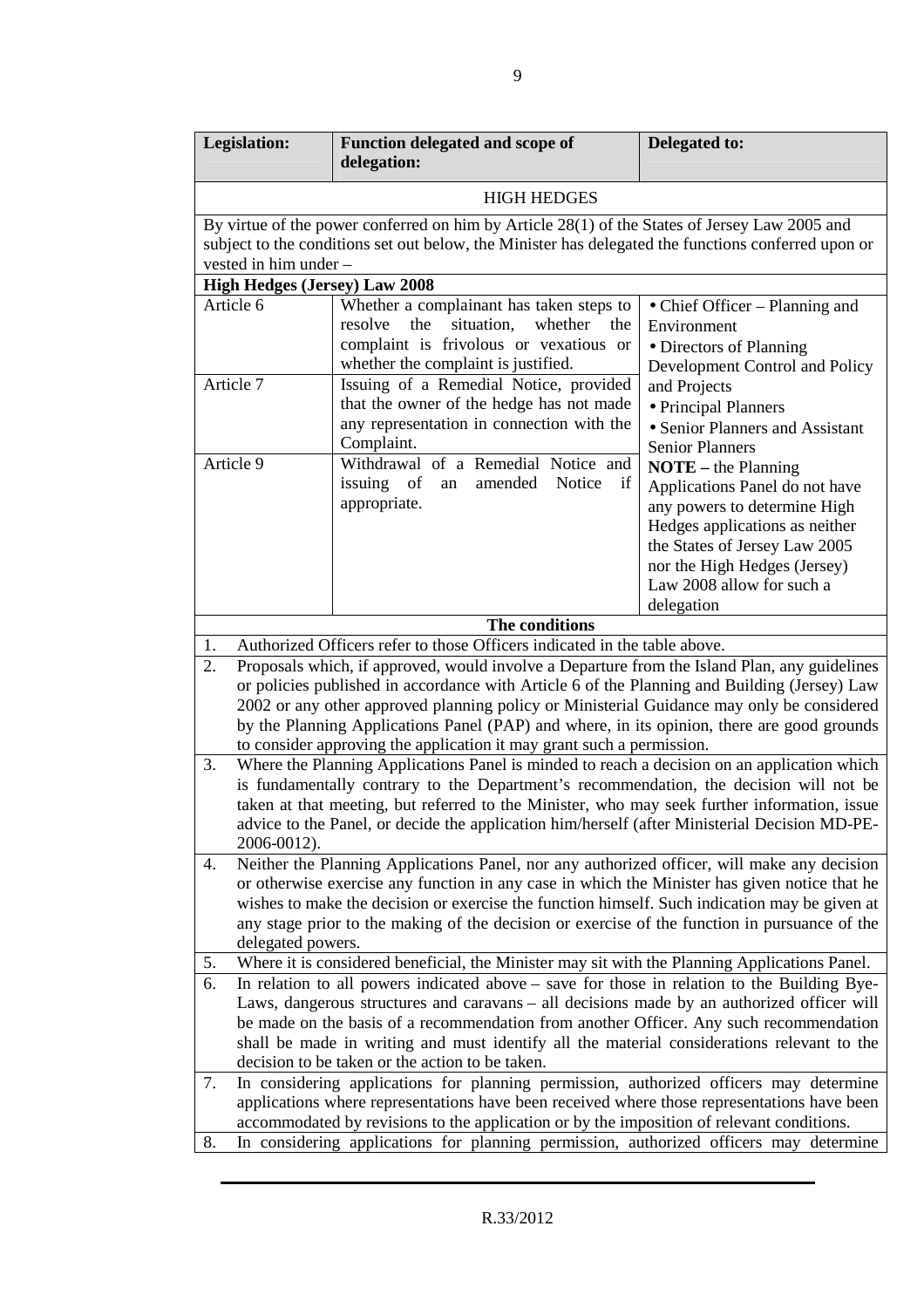|    | Legislation:                                                                                                                                                                                                                                                                                                                               | <b>Function delegated and scope of</b><br>delegation:                                                                                                                                                                                                                                  | Delegated to: |
|----|--------------------------------------------------------------------------------------------------------------------------------------------------------------------------------------------------------------------------------------------------------------------------------------------------------------------------------------------|----------------------------------------------------------------------------------------------------------------------------------------------------------------------------------------------------------------------------------------------------------------------------------------|---------------|
|    | the recommendation.                                                                                                                                                                                                                                                                                                                        | applications where representations have been received from 3 or less individuals, where each<br>individual appears to be from a separate address – when the representations are contrary to                                                                                            |               |
| 9. | In deciding whether to include a building or place on a List of Sites of Special Interest,<br>authorized officers may take a decision when representations have been received in<br>connection with the process but where those representations not material in considering<br>whether to include the building or place on any List.       |                                                                                                                                                                                                                                                                                        |               |
|    | 10. In deciding whether to include a tree or group of trees on a List of Protected Trees,<br>authorized officers may take a decision when representations have been received in<br>connection with the process but where those representations are not material in considering<br>whether to include the tree or group of trees on a List. |                                                                                                                                                                                                                                                                                        |               |
|    | subject of the application.                                                                                                                                                                                                                                                                                                                | 11. In deciding an application and any requirement for remedial action in connection with a<br>submission under the High Hedges (Jersey) Law 2008, authorized officers may only make a<br>decision when representations have not been received from the owner of the hedge that is the |               |

### **3. By virtue of the power conferred on him by Article 28(1) of the States of Jersey Law 2005, the Minister has delegated the following functions conferred upon or vested in him –**

| Legislation:                                                                                                                                                                                                                                                                                                                                                                           | Function delegated and scope of<br>delegation:                                                                                                                                                                                                                                                                                                                                                                                                                                                                                                                                                                                                                                                                                                                                                                                                                               | Delegated to:                                                                                                                                                                                                                                                                                                                                                                                                                                                                 |
|----------------------------------------------------------------------------------------------------------------------------------------------------------------------------------------------------------------------------------------------------------------------------------------------------------------------------------------------------------------------------------------|------------------------------------------------------------------------------------------------------------------------------------------------------------------------------------------------------------------------------------------------------------------------------------------------------------------------------------------------------------------------------------------------------------------------------------------------------------------------------------------------------------------------------------------------------------------------------------------------------------------------------------------------------------------------------------------------------------------------------------------------------------------------------------------------------------------------------------------------------------------------------|-------------------------------------------------------------------------------------------------------------------------------------------------------------------------------------------------------------------------------------------------------------------------------------------------------------------------------------------------------------------------------------------------------------------------------------------------------------------------------|
| <b>Animal Welfare (Jersey) Law</b><br>2004<br>(including Animal Welfare<br>(Amendment) (Jersey) Law 2006)<br>Subordinate:<br>Animal Welfare (Amendment<br>of Schedule 1) (Jersey) Order<br>2007<br>Animal Welfare (Temporary<br>Licensing Exemptions) (Jersey)<br>Order 2007<br>Animal Welfare (Licence Fee)<br>(Jersey) Order 2008<br>Animal Welfare (Poisons)<br>(Jersey) Order 2007 | • A Law to consolidate and revise<br>the laws promoting the welfare of<br>animals and the prevention of<br>suffering by animals, to regulate<br>the keeping and use of animals,<br>and for connected purposes.<br>• The Law defines the Veterinary<br>Officer according to the definition<br>given under the Diseases of<br>Animals (Jersey) Law 1956. The<br>Appointed Veterinary Officer (or<br>their appointed Deputy under<br>Part 2, Article 2 of the 1956 Law)<br>has delegated powers under all<br>Orders and is empowered to<br>perform all duties relating to<br>veterinary matters (Article 2, 3, 4,<br>5, 6, 7.<br>• Additional delegated powers are<br>requested for appointment as<br>Inspector is required in<br>accordance with Article 22 to<br>carry out licensing visits or enter<br>premises licensed in accordance<br>with Articles 14 or 15 of the Law. | • Assistant Minister<br>• Chief Officer,<br>Planning and<br>Environment<br>$\bullet$ Director of<br>Environment<br>For the purposes of<br>administration,<br>inspection and<br>enforcement:<br>• States Veterinary<br>Assistant<br>• Standby Officers (4)<br>• Head of Agricultural<br>Inspection<br>• Agricultural<br>Inspectors $(4)$<br>For the purposes of<br>inspection and<br>enforcement of<br>suspected offences (not<br>licensing):<br>• JSPCA Veterinary<br>Officer |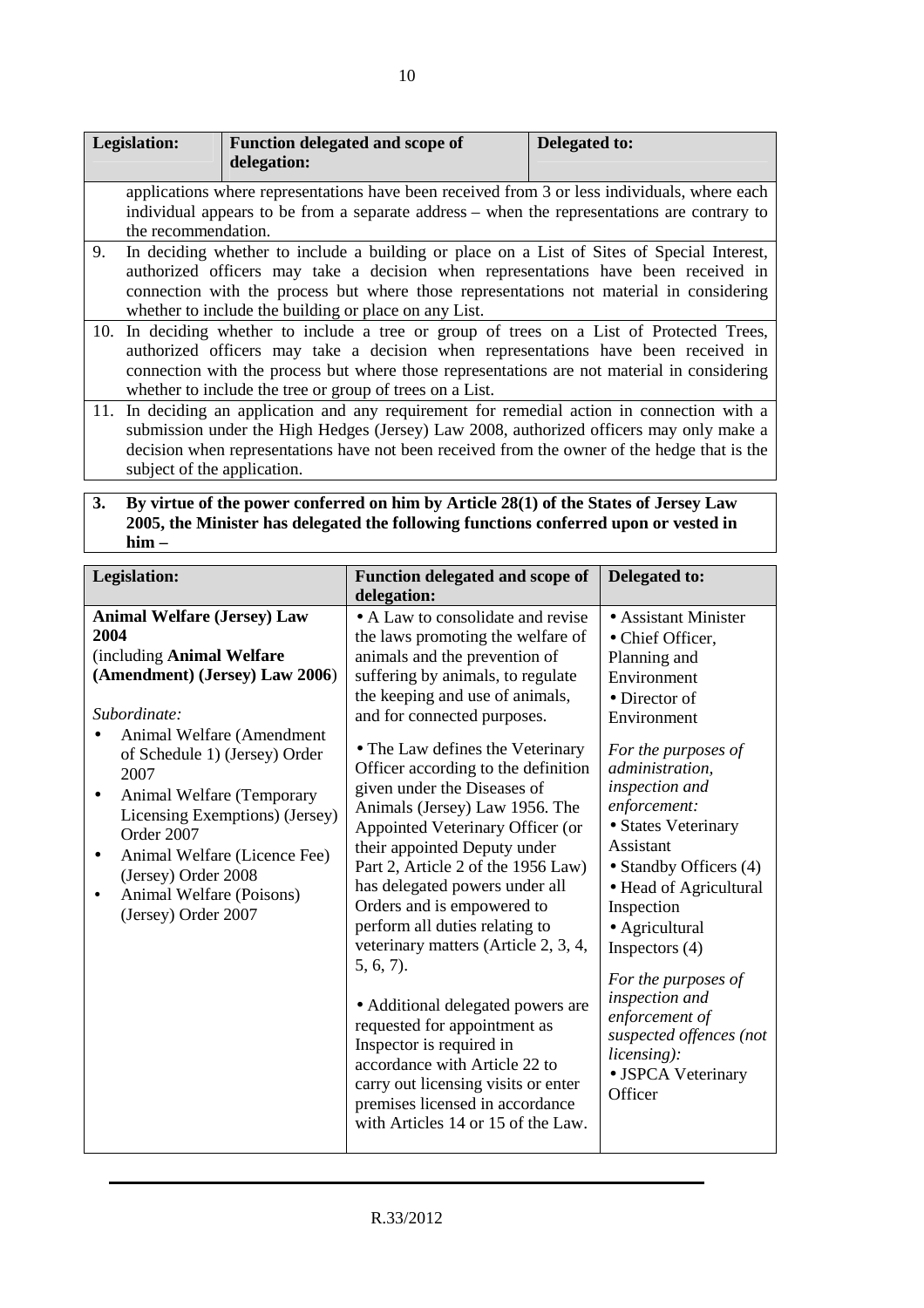| <b>Legislation:</b>                                                                                                                                                                                                                                               | <b>Function delegated and scope of</b><br>delegation:                                                                                                                                                                                                                                                                                                                                                                                                                                                                                             | Delegated to:                                                                                                                                                                                                                                                                                                                                                       |
|-------------------------------------------------------------------------------------------------------------------------------------------------------------------------------------------------------------------------------------------------------------------|---------------------------------------------------------------------------------------------------------------------------------------------------------------------------------------------------------------------------------------------------------------------------------------------------------------------------------------------------------------------------------------------------------------------------------------------------------------------------------------------------------------------------------------------------|---------------------------------------------------------------------------------------------------------------------------------------------------------------------------------------------------------------------------------------------------------------------------------------------------------------------------------------------------------------------|
|                                                                                                                                                                                                                                                                   | • The Animal Welfare<br>(Amendment) (Jersey) Law 2006<br>amends the Animal Welfare<br>(Jersey) Law 2004 to restrict the<br>powers of an inspector appointed<br>under Article 22 prohibiting them<br>from exercising functions in<br>relation to licensing if the licensed<br>activity is also undertaken by the<br>inspector or his/her employers.<br>JSPCA veterinary surgeon to be<br>appointed inspector for purposes<br>of warrant application and<br>inspection outwith licensed<br>premises of same type as JSPCA.                          |                                                                                                                                                                                                                                                                                                                                                                     |
| <b>Agricultural Land (Control of</b><br>Sales and Leases) (Jersey) Law<br>1974                                                                                                                                                                                    | • A Law to control sales and<br>leases of agricultural land.<br>Delegated powers are requested<br>under –<br>• Article $2$ – The issuing of<br>consents and permissions on<br>agricultural land at the point of<br>sale or leases using longstanding<br>terms of reference. Decisions not<br>within TOR are referred to the<br>Minister.                                                                                                                                                                                                          | • Assistant Minister<br>• Chief Officer,<br>Planning and<br>Environment<br>• Director of<br>Environment<br>• Director of<br>Environmental<br>Management and<br><b>Rural Economy</b><br>• Land and<br>Horticultural<br>Development Manager<br>• Land Controls and<br>Planning Officer<br>• Projects and<br>Compliance Officer<br>(for monitoring and<br>enforcement) |
| <b>Agricultural Marketing (Jersey)</b><br><b>Law 1953</b><br>Subordinate:<br><b>Export of Agricultural Produce</b><br>(Jersey) Order 1972<br>Potatoes (Precautions against<br>٠<br>Blight) (Jersey) Order 1961<br><b>Export of Flowers (Jersey)</b><br>Order 1972 | • A Law to provide for the control<br>of the marketing of agricultural<br>produce by control of production<br>and by other means, to empower<br>the States to approve schemes for<br>this purpose and to provide for<br>other matters incidental thereto.<br>• Delegated powers are requested<br>for the administration, inspection<br>and enforcement for the 3 pieces<br>of subordinate legislation to<br>ensure export produce adheres to<br>certain standards and that crops<br>are disease-free. This allows<br>Jersey to trade with Europe. | • Assistant Minister<br>• Chief Officer,<br>Planning and<br>Environment<br>• Director of<br>Environment<br>$\bullet$ Assistant Director –<br>Environmental<br>Protection<br>• Director of<br>Environmental<br>Management and<br><b>Rural Economy</b><br>For the purposes of<br>administration,                                                                      |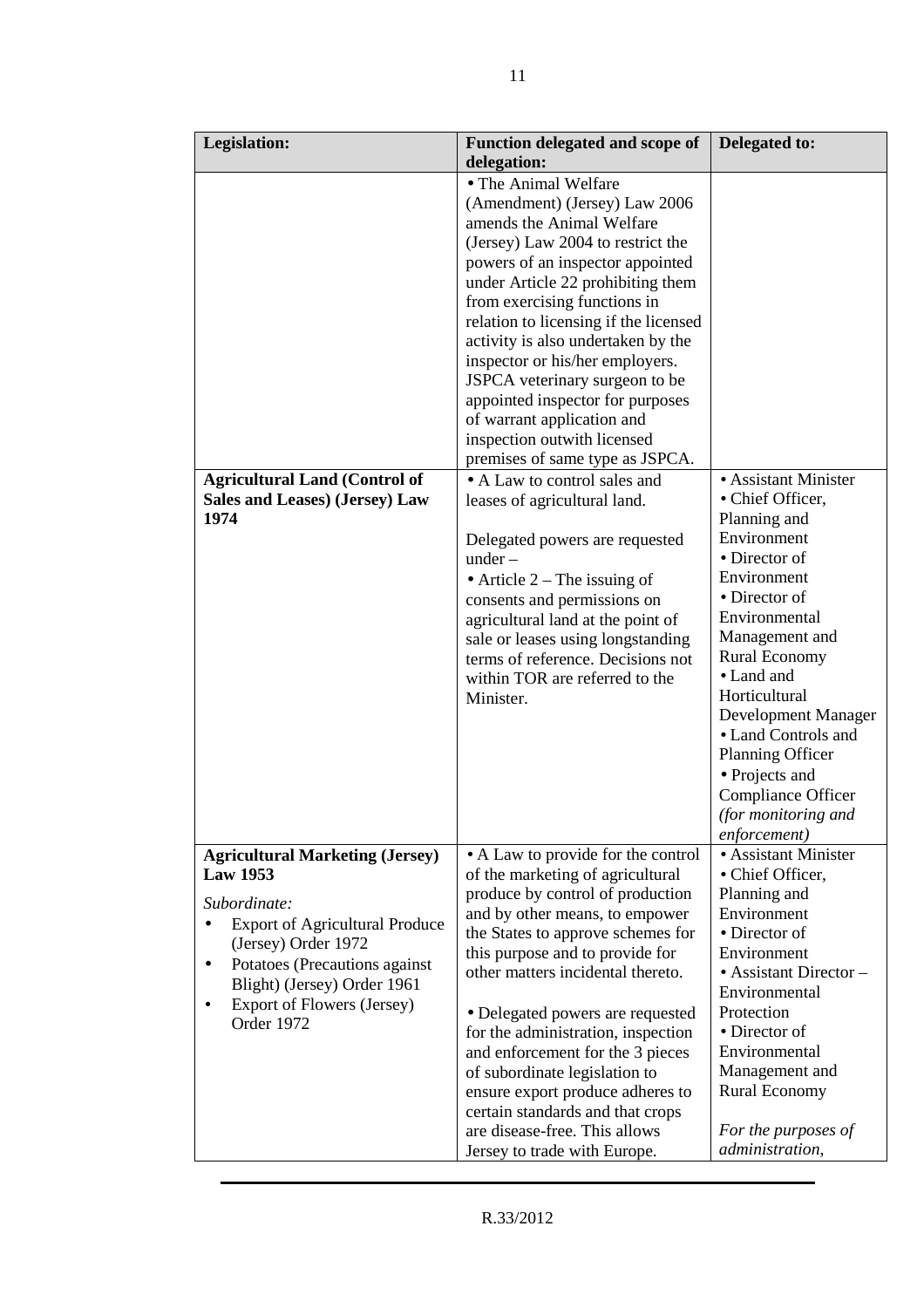| Legislation:                                                                                                                                                                                                                                                                     | Function delegated and scope of<br>delegation:                                                                                                                                                                                                                                                                                                                                                                                                                                    | Delegated to:                                                                                                                                                                                                                                                                                                                |
|----------------------------------------------------------------------------------------------------------------------------------------------------------------------------------------------------------------------------------------------------------------------------------|-----------------------------------------------------------------------------------------------------------------------------------------------------------------------------------------------------------------------------------------------------------------------------------------------------------------------------------------------------------------------------------------------------------------------------------------------------------------------------------|------------------------------------------------------------------------------------------------------------------------------------------------------------------------------------------------------------------------------------------------------------------------------------------------------------------------------|
| <b>Animals (Trapping) (Jersey) Law</b><br>1961<br>Subordinate:<br>Spring Traps (Approval)<br>(Jersey) Order 1996<br><b>Small Ground Vermin Traps</b><br>$\bullet$<br>(Jersey) Order 1961                                                                                         | • A Law to define approved traps<br>and to regulate and enforce their<br>appropriate use.                                                                                                                                                                                                                                                                                                                                                                                         | inspection and<br>enforcement:<br>• Head of Agricultural<br>Inspection<br>• Agricultural<br>Inspectors $(4)$<br>• Assistant Minister<br>• Chief Officer,<br>Planning and<br>Environment<br>• Director of<br>Environment<br>• Principal Ecologist<br>• States Veterinary<br>Officer                                           |
| <b>Artificial Insemination of</b><br><b>Domestic Animals (Jersey) Law</b><br>1952<br>Subordinate:<br>Artificial Insemination of<br>Domestic Animals (Jersey)<br>Order 2008<br>Artificial Insemination of<br>$\bullet$<br>Domestic Animals (Bovine)<br>Semen) (Jersey) Order 2008 | • Licences to those wishing to<br>collect, store, distribute or sell the<br>semen from any male domestic<br>animal (Article 2).<br>• Licences to persons wishing to<br>import (other than cattle) or<br>export the embryos, ova or semen<br>of domestic animals and to export<br>(including cattle) as above<br>(Article 3).                                                                                                                                                      | • Assistant Minister<br>• Chief Officer,<br>Planning and<br>Environment<br>$\bullet$ Director of<br>Environment<br>• States Veterinary<br>Officer<br>For the purposes of<br>enforcement and<br>inspection:<br>• States Veterinary<br>Assistant<br>• Head of Agricultural<br>Inspection<br>• Agricultural<br>Inspectors $(4)$ |
| <b>Conservation of Wildlife (Jersey)</b><br><b>Law 2000</b>                                                                                                                                                                                                                      | • A Law to protect scheduled wild<br>animals and birds and their nest or<br>dens from death, damage or<br>disturbance.<br>• Article 16 allows for the<br>licensing of normally prohibited<br>activities under the following<br>Articles 6, 8, 9, 10 11, 15<br>$prohibitions -$<br>$\bullet$ 6 – Relating to dens and nests,<br>etc. of protected wild animals and<br>protected wild birds<br>$\bullet$ 8 – Keeping, etc. of protected<br>wild animals and protected wild<br>birds | • Assistant Minister<br>• Chief Officer,<br>Planning and<br>Environment<br>• Director of<br>Environment<br>• Director of<br>Environmental<br>Management and<br><b>Rural Economy</b><br>• Principal Ecologist<br>For the purposes of<br>enforcement:<br>• Natural Environment<br>Officer $(5)$                                |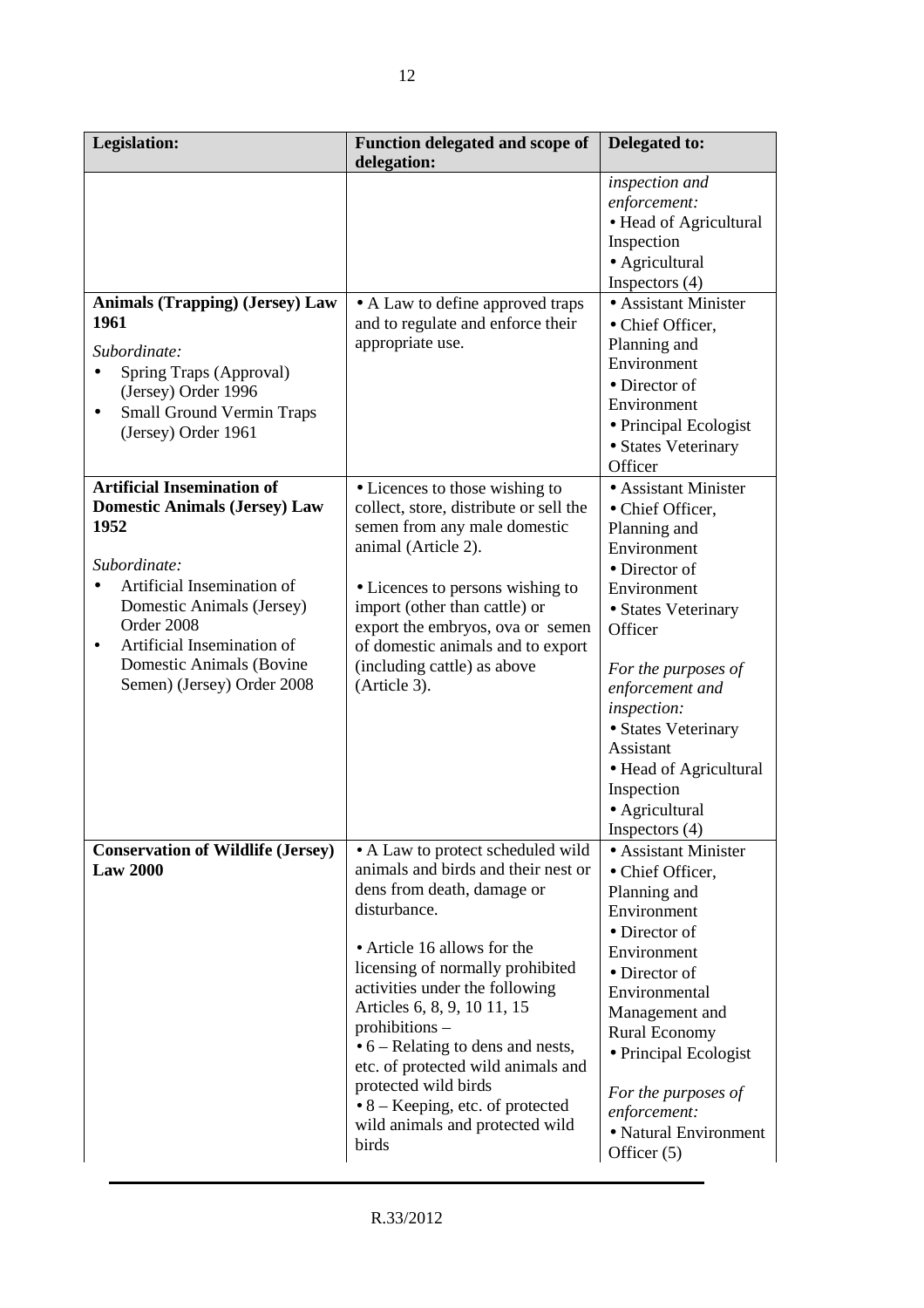| <b>Legislation:</b>                                | <b>Function delegated and scope of</b><br>delegation:                                                                                                                                                                                                                                                                                                                                                                                                                                                                                                                                                                             | Delegated to:                                                                                                                                                                                                                                                                                                        |
|----------------------------------------------------|-----------------------------------------------------------------------------------------------------------------------------------------------------------------------------------------------------------------------------------------------------------------------------------------------------------------------------------------------------------------------------------------------------------------------------------------------------------------------------------------------------------------------------------------------------------------------------------------------------------------------------------|----------------------------------------------------------------------------------------------------------------------------------------------------------------------------------------------------------------------------------------------------------------------------------------------------------------------|
|                                                    | $\bullet$ 9 – Certain methods of killing or<br>taking wild birds<br>$\bullet$ 10 – Certain methods of killing<br>or taking wild animals (no<br>licences have ever been issued for<br>9 and 10)<br>$\bullet$ 11 – Export of certain reptiles<br>and amphibians<br>• 15 – Release, etc. of imported<br>species (specifically includes<br>Pheasants and Partridges)                                                                                                                                                                                                                                                                  | • Research Ecologist                                                                                                                                                                                                                                                                                                 |
|                                                    | Licences may only be issued if the<br>thing to be done is for scientific,<br>research, educational purposes<br>(e.g. ringing, marking, tracking,<br>preserving public health or public<br>or air safety, the re-introduction of<br>a species, the purpose of<br>conservation or prevention of the<br>spread of diseases, preventing<br>serious damage to livestock and<br>crops, AND<br>'there is no other satisfactory<br>solution and that anything<br>authorized by the licence will<br>not be detrimental to the<br>survival of the population<br>concerned'.<br>• Delegated powers are also<br>required under Article 18 for |                                                                                                                                                                                                                                                                                                                      |
| <b>Dangerous Wild Animals</b><br>(Jersey) Law 1999 | enforcement activities<br>This Law provides a licensing<br>requirement to keep a scheduled<br>animal (Article 3).<br>• Administration of this Law is<br>delegated to the States Veterinary<br>Officer who will seek advice at<br>his/her discretion.<br>( <i>Note:</i> Only one licence has been<br>issued under the Law.)                                                                                                                                                                                                                                                                                                        | • Assistant Minister<br>• Chief Officer,<br>Planning and<br>Environment<br>• Director of<br>Environment<br>• States Veterinary<br>Officer<br>For the purposes of<br>enforcement and<br>inspection:<br>• States Veterinary<br>Assistant<br>• Head of Agricultural<br>Inspection<br>• Agricultural<br>Inspectors $(4)$ |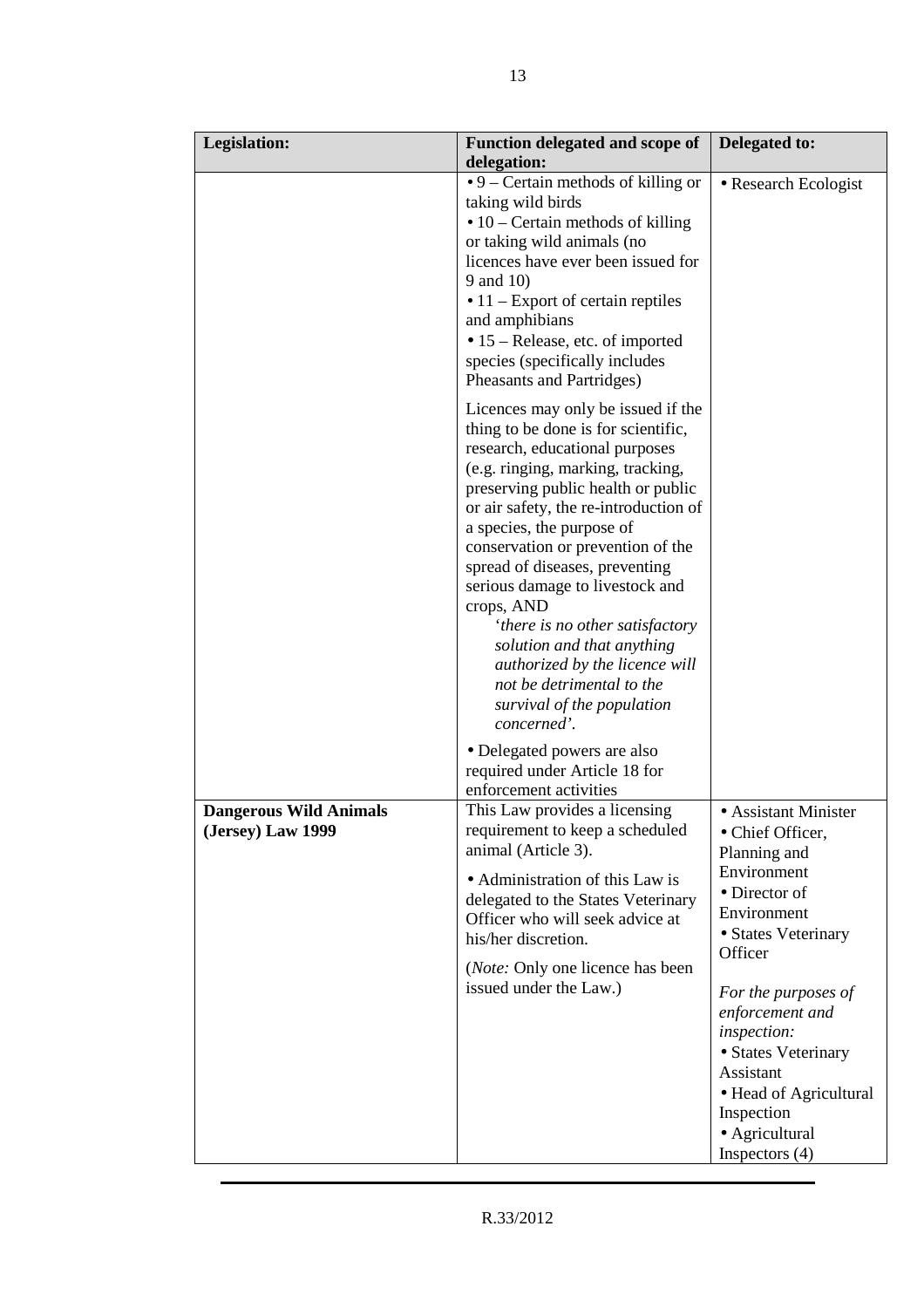| <b>Legislation:</b>                                                                                                                                                                                                                                                                                                                                                                                                                                                                                                                                                                                                                                                                                                                                                                                                                                                                                                                                                                                                                                                                                                                                                                                                              | Function delegated and scope of                                                                                                                                                                                                                                                                                                                                                                                                                                                                                                                                                                                                                                                                                                                                                                                                                                                                                                                                                                                                                                                                                                                                  | Delegated to:                                                                                                                                                                                                                                                                                                                                                                                                                                                                                                                                                                                                                      |
|----------------------------------------------------------------------------------------------------------------------------------------------------------------------------------------------------------------------------------------------------------------------------------------------------------------------------------------------------------------------------------------------------------------------------------------------------------------------------------------------------------------------------------------------------------------------------------------------------------------------------------------------------------------------------------------------------------------------------------------------------------------------------------------------------------------------------------------------------------------------------------------------------------------------------------------------------------------------------------------------------------------------------------------------------------------------------------------------------------------------------------------------------------------------------------------------------------------------------------|------------------------------------------------------------------------------------------------------------------------------------------------------------------------------------------------------------------------------------------------------------------------------------------------------------------------------------------------------------------------------------------------------------------------------------------------------------------------------------------------------------------------------------------------------------------------------------------------------------------------------------------------------------------------------------------------------------------------------------------------------------------------------------------------------------------------------------------------------------------------------------------------------------------------------------------------------------------------------------------------------------------------------------------------------------------------------------------------------------------------------------------------------------------|------------------------------------------------------------------------------------------------------------------------------------------------------------------------------------------------------------------------------------------------------------------------------------------------------------------------------------------------------------------------------------------------------------------------------------------------------------------------------------------------------------------------------------------------------------------------------------------------------------------------------------|
| <b>Diseases of Animals (Jersey) Law</b><br>1956<br>Subordinate:<br>Diseases of Animals<br>(Importation of Miscellaneous<br>Goods) (Jersey) Order 1958<br><b>Diseases of Animals</b><br>٠<br>(Approved Disinfectants)<br>(Jersey) Order 1958<br><b>Diseases of Animals</b><br>$\bullet$<br>(Importation of Live Fish)<br>(Jersey) Order 1984<br><b>Importation of Equine Animals</b><br>٠<br>(Jersey) Order 1958<br><b>Importation of Equine Animals</b><br>$\bullet$<br>(African Horse Sickness)<br>(Prohibition) (Jersey) Order<br>1961<br>Bee Diseases (Control) (Jersey)<br>٠<br>Order 1992<br>Diseases of Animals (Bees)<br>$\bullet$<br>(Jersey) Order 2003<br><b>Diseases of Animals</b><br>$\bullet$<br>(Miscellaneous Provisions)<br>(Jersey) Order 1958<br><b>Export Quarantine Stations</b><br>٠<br>(Regulation) (Jersey) Order<br>1958<br>Diseases of Animals (Waster<br>$\bullet$<br>Foods) (Jersey) Order 1958<br>Diseases of Animals (Welfare<br>$\bullet$<br>in Transit) (Jersey) Order 2001<br>Rabies (Importation of Dogs,<br>Cats and Other Mammals)<br>(Jersey) Order 1976<br>Diseases of Animals (Pigs,<br>$\bullet$<br>Goats and Sheep Registration,<br>Identification and Movement)<br>(Jersey) Order 2007 | delegation:<br>•The Appointed Veterinary<br>Officer (under Part 2, Article 2 of<br>the Law) has delegated powers<br>under all Orders and is<br>empowered to perform all duties<br>relating to veterinary matters<br>(Article 2, 3, 4, 5, 6, 7).<br>• Licences are issued under<br>delegated powers.<br>• The Minister is advised of the<br>outbreak of any notifiable disease.<br><b>Notifiable Disease Orders</b><br>Anthrax (Jersey) Order 1958<br>Aujeszky's Disease (Jersey) Order<br>1984<br>Diseases of Animals (Avian<br>Influenza) (Jersey) Order 2005<br>Diseases of Animals (Bluetongue)<br>(Jersey) Order 2006<br><b>Bovine Spongiform</b><br>Encephalopathy (Jersey) Order<br>1988<br>Cattle Plague (Jersey) Order<br>1958<br>Contagious Abortion (Jersey)<br>Order 1958<br><b>Enzootic Bovine Leucosis Disease</b><br>(Jersey) Order 1984<br>Epizootic Lymphangitis (Jersey)<br>Order 1958<br>Foot-and-Mouth Disease (Jersey)<br>Order 1958<br>Fowl Pest (Jersey) Order 1958<br>Fowl Typhoid (Jersey) Order<br>1959<br>Glanders or Farcy (Jersey) Order<br>1958<br>Virus Hepatitis (Jersey) Order<br>1958<br>Parasitic Mange (Jersey) Order<br>1958 | • Assistant Minister<br>• Chief Officer,<br>Planning and<br>Environment<br>• Director of<br>Environment<br>• Director of<br>Environmental<br>Management and<br><b>Rural Economy</b><br>For the purposes of<br>enforcement and<br>inspection to report<br>information to SVO<br>• States Veterinary<br>Assistant<br>• Head of Agricultural<br>Inspection<br>• Agricultural<br>Inspectors $(4)$<br>• Standby Officers (4)<br>$\bullet$ Assistant Director -<br>Environmental<br>Protection<br>• Dairy and Livestock<br>Adviser<br>· Horticultural Adviser<br>• Principal Ecologist<br>• Head of Plant Health<br>• Laboratory Manager |
|                                                                                                                                                                                                                                                                                                                                                                                                                                                                                                                                                                                                                                                                                                                                                                                                                                                                                                                                                                                                                                                                                                                                                                                                                                  | Pleuro-Pneumonia (Jersey) Order<br>1958<br>Psittacosis (Jersey) Order 1958<br>Rabies (Control) (Jersey) Order<br>1976                                                                                                                                                                                                                                                                                                                                                                                                                                                                                                                                                                                                                                                                                                                                                                                                                                                                                                                                                                                                                                            |                                                                                                                                                                                                                                                                                                                                                                                                                                                                                                                                                                                                                                    |
|                                                                                                                                                                                                                                                                                                                                                                                                                                                                                                                                                                                                                                                                                                                                                                                                                                                                                                                                                                                                                                                                                                                                                                                                                                  | Sheep-Pox (Jersey) Order 1958<br>Sheep Scab (Jersey) Order 1958<br>Swine Fever (Jersey) Order 1958                                                                                                                                                                                                                                                                                                                                                                                                                                                                                                                                                                                                                                                                                                                                                                                                                                                                                                                                                                                                                                                               |                                                                                                                                                                                                                                                                                                                                                                                                                                                                                                                                                                                                                                    |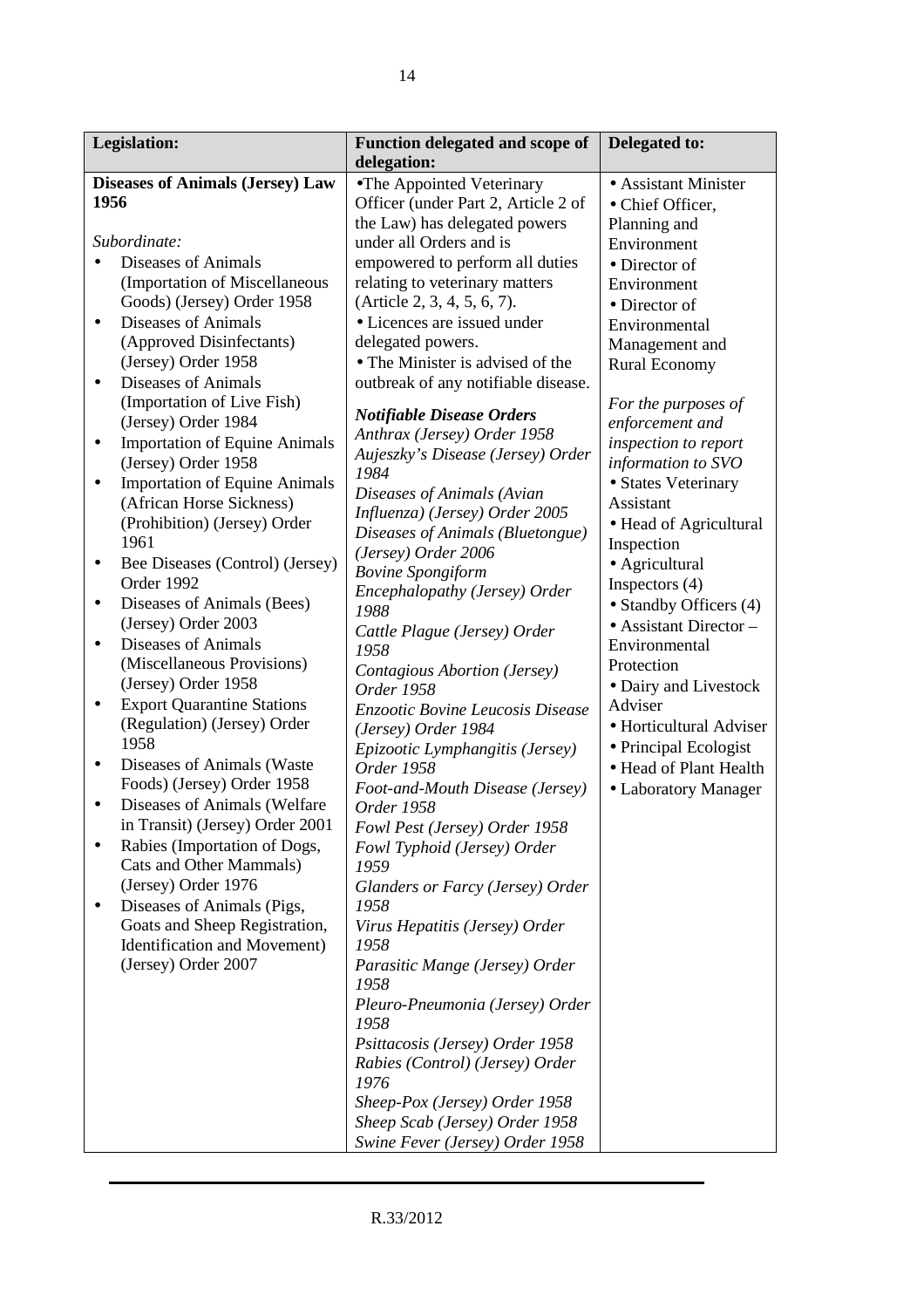| <b>Legislation:</b>                 | Function delegated and scope of     | Delegated to:                 |
|-------------------------------------|-------------------------------------|-------------------------------|
|                                     | delegation:                         |                               |
|                                     | Swine Vesicular Disease (Jersey)    |                               |
|                                     | Order 1974                          |                               |
|                                     | Teschen Disease (Jersey) Order      |                               |
|                                     | 1975                                |                               |
|                                     | Tuberculosis (Jersey) Order 1958    |                               |
|                                     | Warble Fly (Jersey) Order 1984      |                               |
| <b>European Communities</b>         | • To ensure the health of           | • Assistant Minister          |
| <b>Legislation (Implementation)</b> | aquaculture animals and             | • Chief Officer,              |
| (Jersey) Law 1996                   | aquaculture products in order to    | Planning and                  |
| Subordinate:                        | prevent the spread of disease.      | Environment                   |
|                                     |                                     | • Director of                 |
| Fish Health (Jersey)                | • Regulation, enforcement and       | Environment                   |
| <b>Regulations 1999</b>             | inspections are carried out by      | • States Veterinary           |
| <b>Community Provisions</b><br>٠    | <b>States Veterinary Officer or</b> | Officer                       |
| (Mortality in Oysters) (Jersey)     | his/her assistants.                 | For the purposes of           |
| <b>Regulations 2010</b>             |                                     | enforcement and               |
|                                     |                                     | inspection                    |
|                                     |                                     | • States Veterinary           |
|                                     |                                     | Assistant                     |
|                                     |                                     | • Head of Agricultural        |
|                                     |                                     | Inspection                    |
|                                     |                                     | • Agricultural                |
|                                     |                                     | Inspectors $(4)$              |
|                                     |                                     | • Standby Officers (4)        |
|                                     |                                     | • Senior Fisheries            |
|                                     |                                     | Inspector                     |
|                                     |                                     | $\bullet$ Fisheries Officer – |
|                                     |                                     | Research and                  |
|                                     |                                     | Development                   |
|                                     |                                     | • Sea Fisheries               |
|                                     |                                     | Officers (3)                  |
| <b>Community Provisions</b>         | • Regulations to ensure the         | • Assistant Minister          |
| (Animal Feeding) (Jersey)           | prevention, control and             | • Chief Officer,              |
| <b>Regulations 2005</b>             | eradication of certain              | Planning and                  |
|                                     | transmissible spongiform            | Environment                   |
|                                     | encephalopathies.                   | • Director of                 |
|                                     |                                     | Environment                   |
|                                     | • Inspections and enforcement are   | • States Veterinary           |
|                                     | carried out by States Veterinary    | Officer                       |
|                                     | Officer or his/her assistants.      |                               |
|                                     |                                     | For the purposes of           |
|                                     |                                     | enforcement and               |
|                                     |                                     | inspection                    |
|                                     |                                     | • States Veterinary           |
|                                     |                                     | Assistant                     |
|                                     |                                     | • Head of Agricultural        |
|                                     |                                     | Inspection                    |
|                                     |                                     | • Agricultural                |
|                                     |                                     | Inspectors $(4)$              |
|                                     |                                     |                               |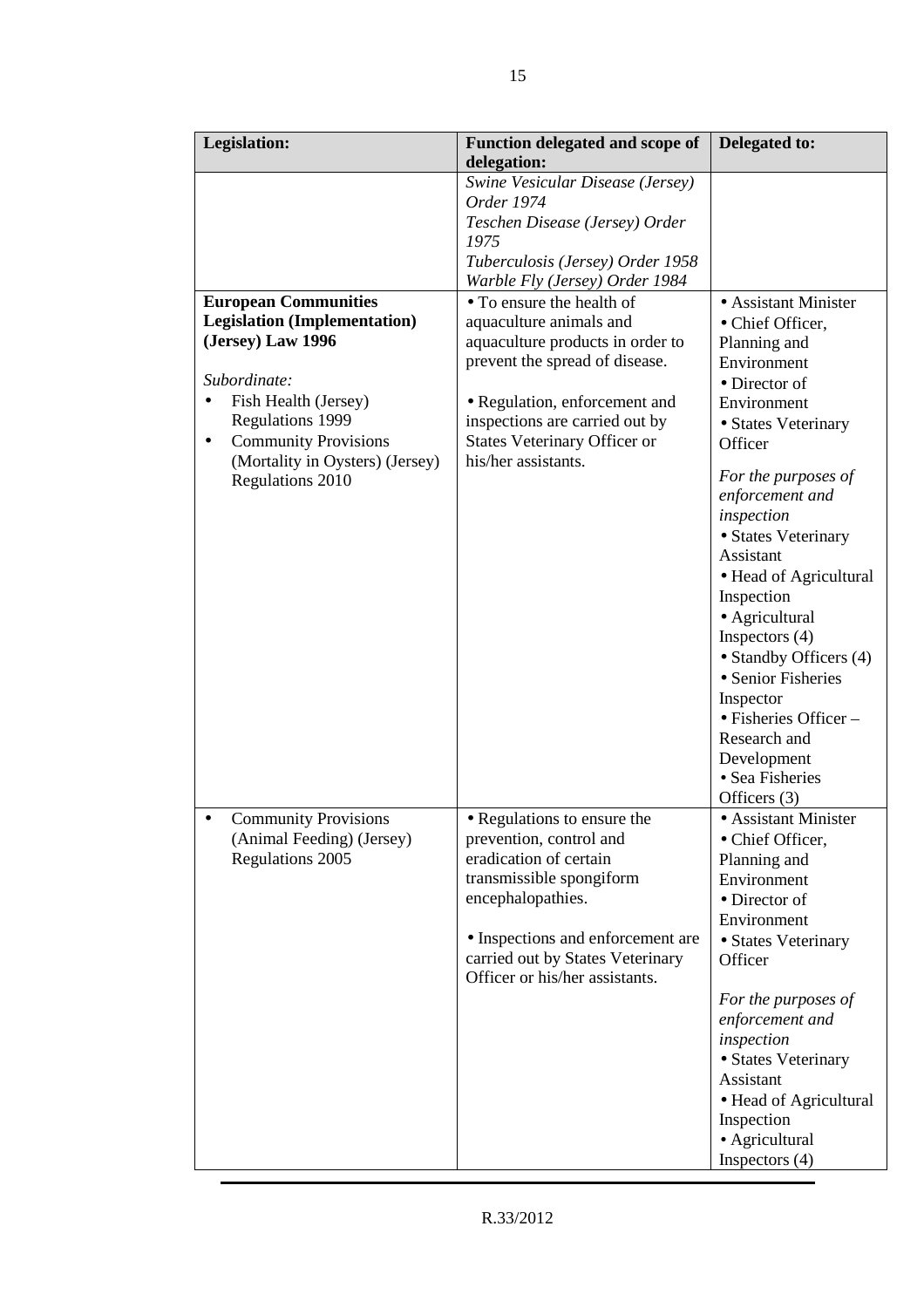| <b>Legislation:</b>                                                                  | <b>Function delegated and scope of</b><br>delegation:                                                                                                                                                                                                                          | Delegated to:                                                                                                                                                                                                                                                                                                                        |
|--------------------------------------------------------------------------------------|--------------------------------------------------------------------------------------------------------------------------------------------------------------------------------------------------------------------------------------------------------------------------------|--------------------------------------------------------------------------------------------------------------------------------------------------------------------------------------------------------------------------------------------------------------------------------------------------------------------------------------|
| Non-Commercial Movement of<br>Pet Animals (Jersey)<br><b>Regulations 2006</b>        | • Regulate the movement of pet<br>animals arriving from outside the<br>British Isles entering Jersey from<br>the EU and non-EU listed<br>countries and territories.<br>• Inspections and enforcement are<br>carried out by States Veterinary<br>Officer or his/her assistants. | • Assistant Minister<br>• Chief Officer,<br>Planning and<br>Environment<br>• Director of<br>Environment<br>• Director of<br>Environmental<br>Management and<br>Rural Economy<br>• States Veterinary<br>Officer<br>For the purposes of<br>enforcement and<br>inspection<br>• States Veterinary<br>Assistant                           |
| <b>European Communities</b><br>Legislation (Bluetongue)<br>(Jersey) Regulations 2008 | •Regulate the controls,<br>monitoring, surveillance and<br>restrictions on movements of<br>certain animals of susceptible<br>species in relation to bluetongue.<br>• Inspections and enforcement are<br>carried out by States Veterinary<br>Officer or his/her assistants.     | • Standby Officers (4)<br>• Assistant Minister<br>• Chief Officer,<br>Planning and<br>Environment<br>• Director of<br>Environment<br>• Director of<br>Environmental<br>Management and<br><b>Rural Economy</b><br>• States Veterinary<br>Officer<br>For the purposes of<br>enforcement/inspection<br>• States Veterinary<br>Assistant |
|                                                                                      |                                                                                                                                                                                                                                                                                | • Standby Officers (4)<br>• Head of Agricultural<br>Inspection<br>• Agricultural<br>Inspectors $(4)$<br>• Dairy and Livestock<br>Adviser                                                                                                                                                                                             |
| <b>Community Provisions (Bovine</b><br>Embryos) (Jersey) Regulations<br>2010         | Regulates the trade in bovine<br>embryos with Member States and<br>controls the importation of bovine<br>embryos from third countries.<br>Approve embryo collection teams,<br>including laboratories, embryo                                                                   | • Assistant Minister<br>• Chief Officer,<br>Planning and<br>Environment<br>• Director of<br>Environment                                                                                                                                                                                                                              |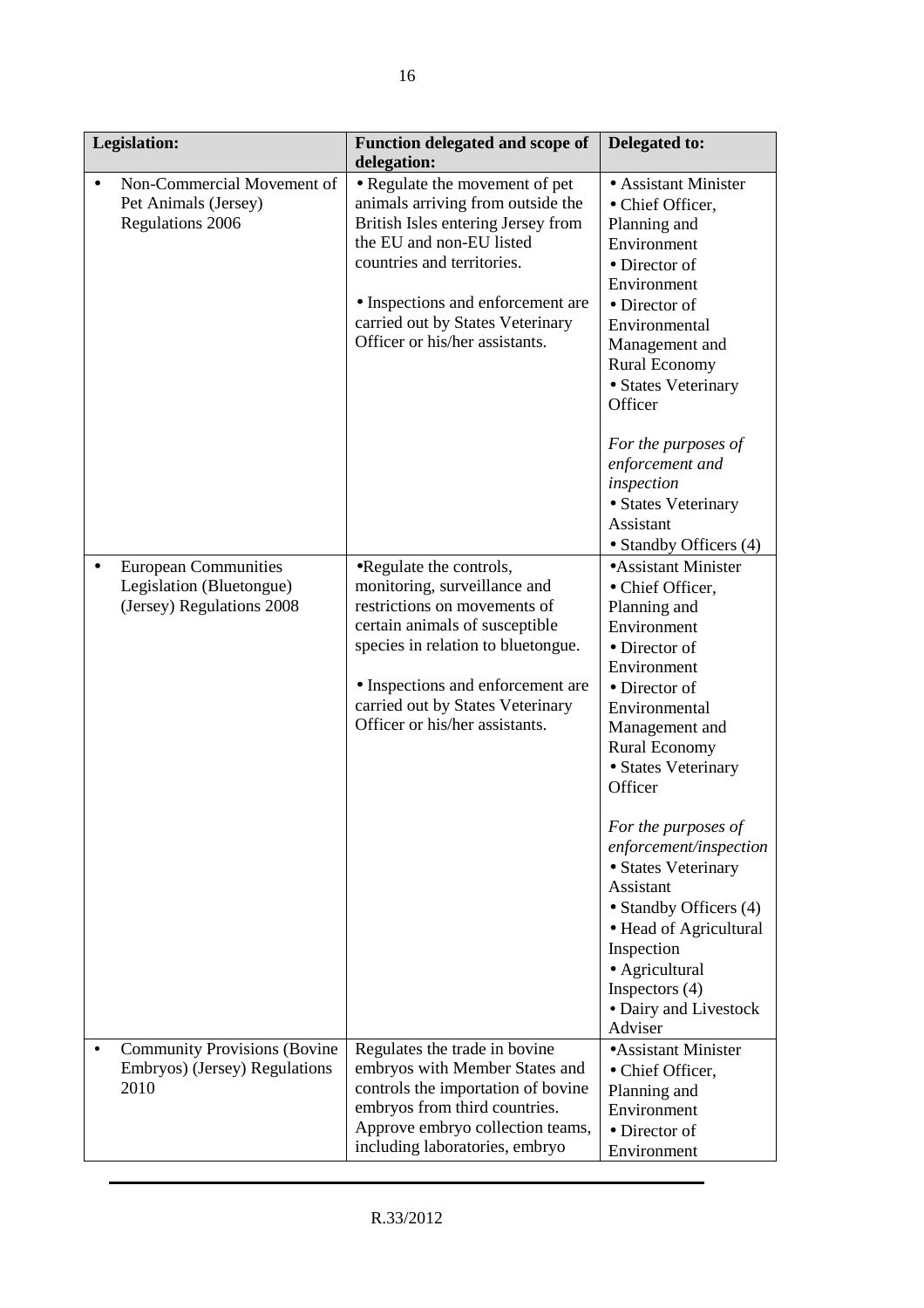| <b>Legislation:</b>                                                                                                                 | <b>Function delegated and scope of</b><br>delegation:                                                                                                                              | Delegated to:                                                                                                                                                                                                                                                                                                                                                                                   |
|-------------------------------------------------------------------------------------------------------------------------------------|------------------------------------------------------------------------------------------------------------------------------------------------------------------------------------|-------------------------------------------------------------------------------------------------------------------------------------------------------------------------------------------------------------------------------------------------------------------------------------------------------------------------------------------------------------------------------------------------|
|                                                                                                                                     | production teams and storage<br>facilities for trade.<br>• Inspections and enforcement are<br>carried out by States Veterinary<br>Officer or his/her assistants.                   | • Director of<br>Environmental<br>Management and<br><b>Rural Economy</b><br>• States Veterinary<br>Officer                                                                                                                                                                                                                                                                                      |
|                                                                                                                                     |                                                                                                                                                                                    | For the purposes of<br>enforcement and<br>inspection<br>• States Veterinary<br>Assistant<br>·Head of Agricultural<br>Inspection<br>• Agricultural<br>Inspectors $(4)$                                                                                                                                                                                                                           |
| <b>Fertilisers and Feeding Stuffs</b><br>(Jersey) Law 1950<br>Subordinate:<br>Fertilizers and Feeding Stuffs<br>(Jersey) Order 1972 | • A Law to make provision with<br>respect to the sale of fertilizers<br>and feeding stuffs in the Island<br>and their contents which must not<br>have animal extracts within them. | • Assistant Minister<br>• Chief Officer,<br>Planning and<br>Environment<br>• Director of<br>Environment<br>• Director of<br>Environmental<br>Management and<br><b>Rural Economy</b><br>• States Veterinary<br>Officer<br>For the purposes of<br>enforcement and<br>inspection<br>· States Veterinary<br>Assistant<br>• Head of Agricultural<br>Inspection<br>• Agricultural<br>Inspectors $(4)$ |
| <b>Food and Environment</b><br><b>Protection Act 1985 (Jersey)</b><br><b>Order 1987</b><br><b>Food and Environment</b>              | • To authorize the issue of<br>licences for the deposit of<br>substances at sea (Article 5 of<br>1987 order), e.g. dredge spoil<br>from maintenance dredging of the                | • Assistant Minister<br>• Chief Officer,<br>Planning and<br>Environment<br>• Director of                                                                                                                                                                                                                                                                                                        |
| <b>Protection Act 1985 (Jersey)</b><br>(Amendment) Order 1997                                                                       | harbours, burials at sea.<br>• Detailed protocols establish the<br>procedures and fees for each class<br>of deposit together with lists of<br>compulsory consultees.               | Environment                                                                                                                                                                                                                                                                                                                                                                                     |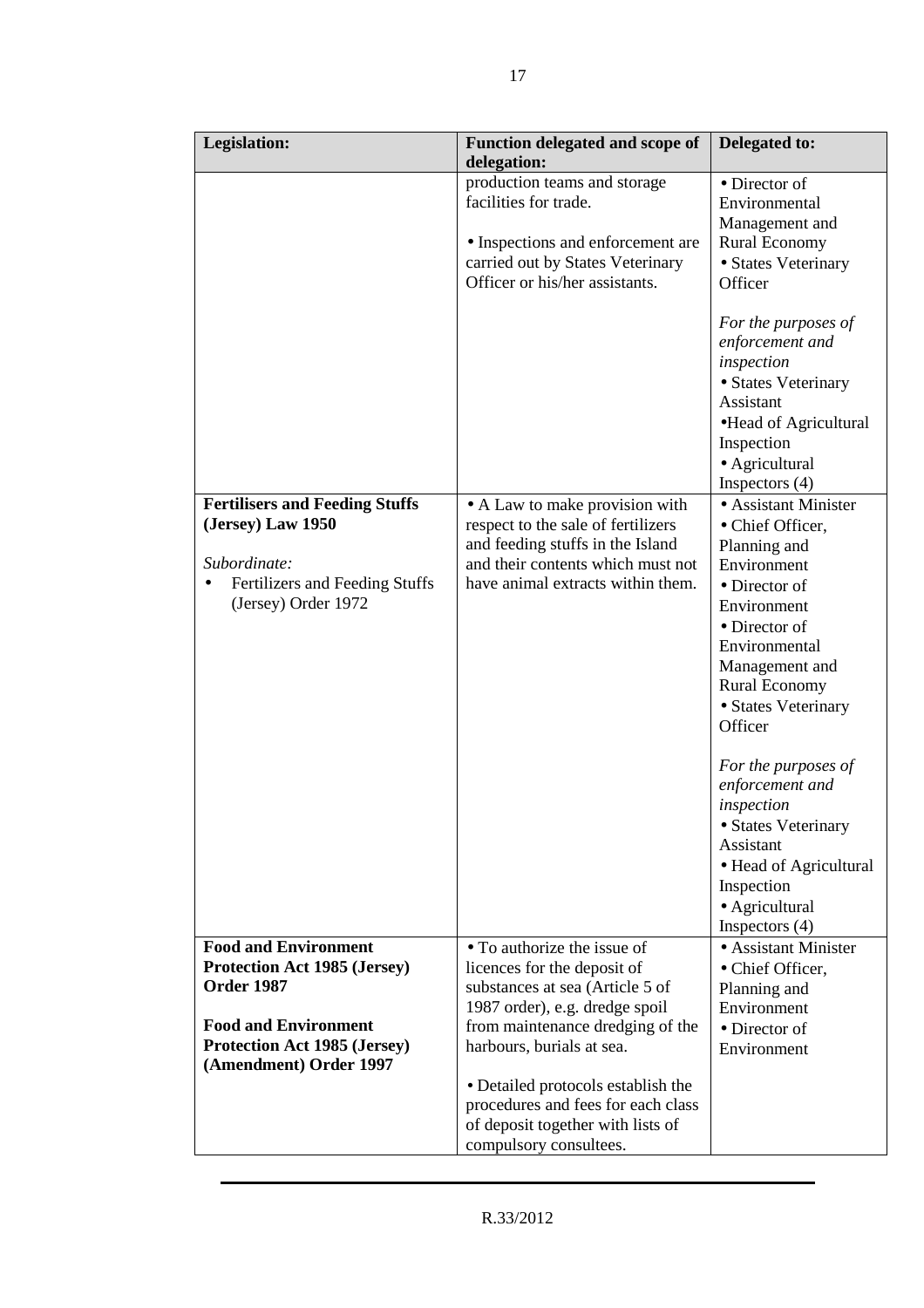| <b>Legislation:</b>                                                                                                                                                                                              | <b>Function delegated and scope of</b><br>delegation:                                                                                                                                                                                                                                                                                        | Delegated to:                                                                                                                                                                                                                                                |
|------------------------------------------------------------------------------------------------------------------------------------------------------------------------------------------------------------------|----------------------------------------------------------------------------------------------------------------------------------------------------------------------------------------------------------------------------------------------------------------------------------------------------------------------------------------------|--------------------------------------------------------------------------------------------------------------------------------------------------------------------------------------------------------------------------------------------------------------|
| <b>Pesticides (Jersey) Law 1991</b><br>Subordinate:<br>Pesticides (Maximum Residue<br>Levels in Food) (Jersey) Order<br>1991<br>Pesticides (General Provisions)<br>$\bullet$<br>(Jersey) Order 1991              | • To regulate the use of<br>pesticides.<br>• Delegated powers are requested<br>for Article 4 which outlines the<br>enforcement provisions.                                                                                                                                                                                                   | • Assistant Minister<br>• Chief Officer,<br>Planning and<br>Environment<br>• Director of<br>Environment<br>$\bullet$ Director of<br>Environmental<br>Management and<br><b>Rural Economy</b><br>$\bullet$ Assistant Director –<br>Environmental<br>Protection |
|                                                                                                                                                                                                                  |                                                                                                                                                                                                                                                                                                                                              | For the purposes of<br>enforcement:<br>• Head of Agricultural<br>Inspection<br>$\bullet$ Agricultural –<br>Environmental<br>Specialists<br>• Agricultural<br>Inspectors $(4)$                                                                                |
| <b>Planning and Building (Jersey)</b><br><b>Law 2002</b>                                                                                                                                                         | •Permission to carry out activities<br>on SSI land (Article 55), e.g.<br>permission for the TA to carry out<br>exercises, utilities maintenance,<br>etc.<br>• Permission to allow use of<br>public land by Clubs and<br>Associations, e.g. by the Jersey<br>Rifle Club, who close Les Landes<br>SSI 6 times annually for firing<br>purposes. | • Assistant Minister<br>• Chief Officer,<br>Planning and<br>Environment<br>• Director of<br>Environment<br>• Director of<br>Environmental<br>Management and<br><b>Rural Economy</b>                                                                          |
|                                                                                                                                                                                                                  | • Provisional listing (for 3 months)<br>only) of SSIs under Article 53 in<br>the case of extreme threat to an<br>area of SSI quality.                                                                                                                                                                                                        |                                                                                                                                                                                                                                                              |
| <b>Plant Health (Jersey) Law 2003</b><br>Subordinate:<br><b>Stem and Bulb Eelworm</b><br>(Jersey) Order 1971<br><b>Blight Disease (Jersey) Order</b><br>$\bullet$<br>1982<br>Plant Health (Jersey) Order<br>2005 | $\bullet$ Issuance of plant passports $-$<br>Article 18 of the Plant Health<br>Order.<br>• Registration of growers,<br>propagators or traders (Article 19<br>of the Plant Health Order) and<br>keeping of the register (Article 20<br>of the Plant Health Order).<br>• Delegated powers are requested                                        | • Assistant Minister<br>• Chief Officer,<br>Planning and<br>Environment<br>· Director of<br>Environment<br>• Director of<br>Environmental<br>Management and<br><b>Rural Economy</b><br>• Assistant Director -                                                |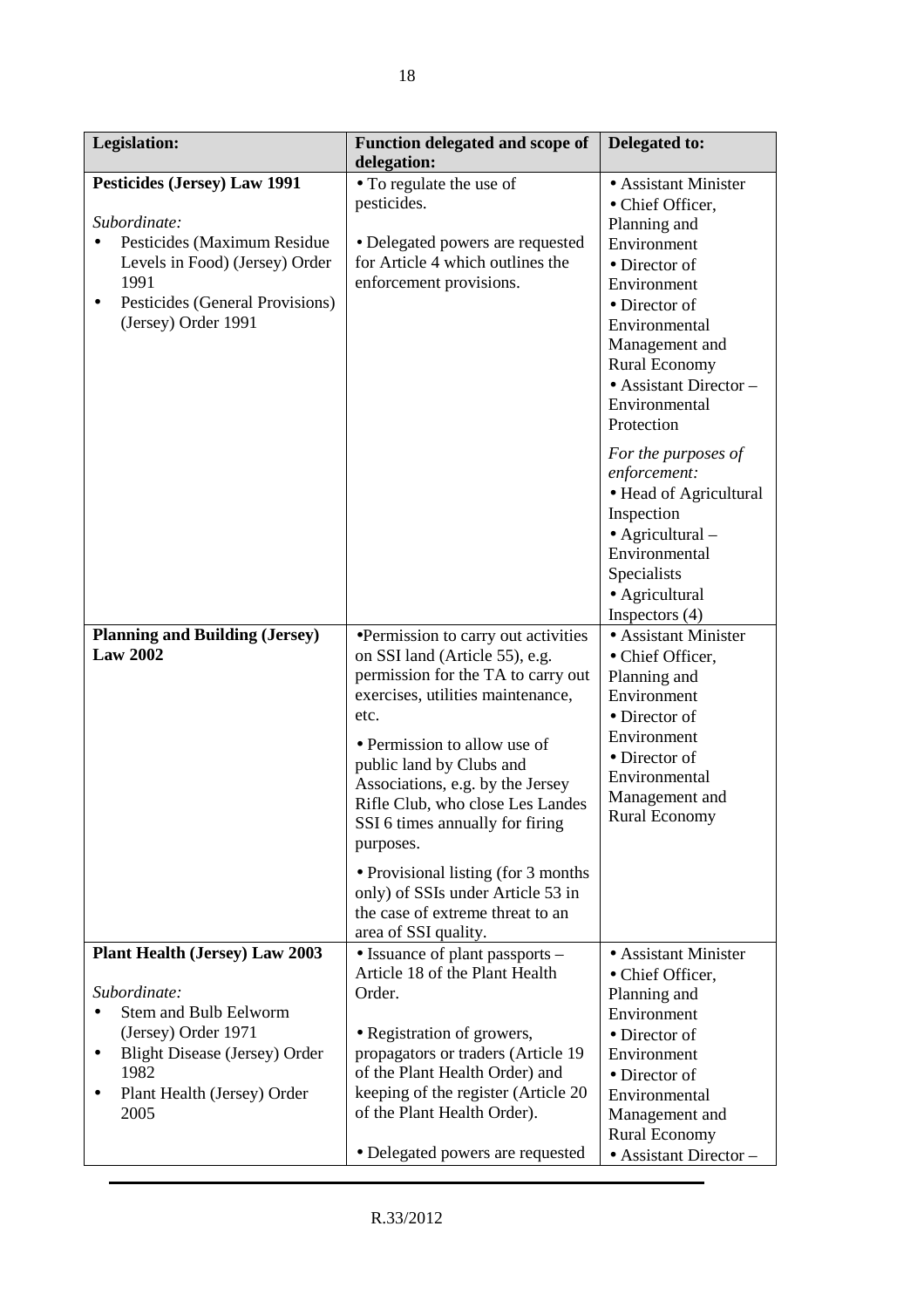| <b>Legislation:</b>                                         | Function delegated and scope of<br>delegation:                                                                                                                                                                                                                                                                                                                                                                                                                            | Delegated to:                                                                                                                                                                                                                                                                                                                                                                                                                                                                                                                                                                             |
|-------------------------------------------------------------|---------------------------------------------------------------------------------------------------------------------------------------------------------------------------------------------------------------------------------------------------------------------------------------------------------------------------------------------------------------------------------------------------------------------------------------------------------------------------|-------------------------------------------------------------------------------------------------------------------------------------------------------------------------------------------------------------------------------------------------------------------------------------------------------------------------------------------------------------------------------------------------------------------------------------------------------------------------------------------------------------------------------------------------------------------------------------------|
|                                                             | for inspection and enforcement<br>functions under Articles 24–31 of<br>the Plant Health Order.<br>• Issuance of licences – Article 34<br>of the Plant Health Order.                                                                                                                                                                                                                                                                                                       | Environmental<br>Protection<br>• Plant Pathologist<br>• Entomologist<br>For the purposes of<br>enforcement and<br>inspection:<br>• Head of Agricultural<br>Inspection<br>• Agricultural<br>Inspectors $(4)$                                                                                                                                                                                                                                                                                                                                                                               |
| <b>Protection of Agricultural Land</b><br>(Jersey) Law 1964 | • This Law is to protect the<br>'spoilation' of agricultural land<br>from contamination, neglect the<br>removal of surface soil or any<br>misuse.<br>• Under Article $4(2)$ , consents and<br>permissions can be issued for<br>prohibited activities to be carried<br>out on agricultural land.<br>• For the purposes of inspection<br>and enforcement, delegated<br>powers of entry are requested<br>(Article 3) as are the powers to<br>obtain information (Article 5). | • Assistant Minister<br>• Chief Officer,<br>Planning and<br>Environment<br>• Director of<br>Environment<br>• Director of<br>Environmental<br>Management and<br><b>Rural Economy</b><br>• Horticultural Adviser<br>• Statutory Services<br>Officer<br>• Principal Ecologist<br>•Land and<br>Horticultural<br>Development Manager<br>•Land Controls and<br>Planning Officer.<br>For the purposes of<br>enforcement,<br>inspection or to obtain<br>information:<br>• Head of Agricultural<br>Inspection<br>• Agricultural<br>Inspectors $(4)$<br>• Projects and<br><b>Compliance Officer</b> |
| <b>Slaughter of Animals (Jersey)</b><br><b>Law 1962</b>     | • The SVO issues slaughterers<br>licences under delegated powers<br>(Article 4).<br>• The slaughterhouse is<br>supervised by the Superintendent<br>(Article 2).                                                                                                                                                                                                                                                                                                           | • Assistant Minister<br>• Chief Officer,<br>Planning and<br>Environment<br>• Director of<br>Environment<br>• States Veterinary<br>Officer                                                                                                                                                                                                                                                                                                                                                                                                                                                 |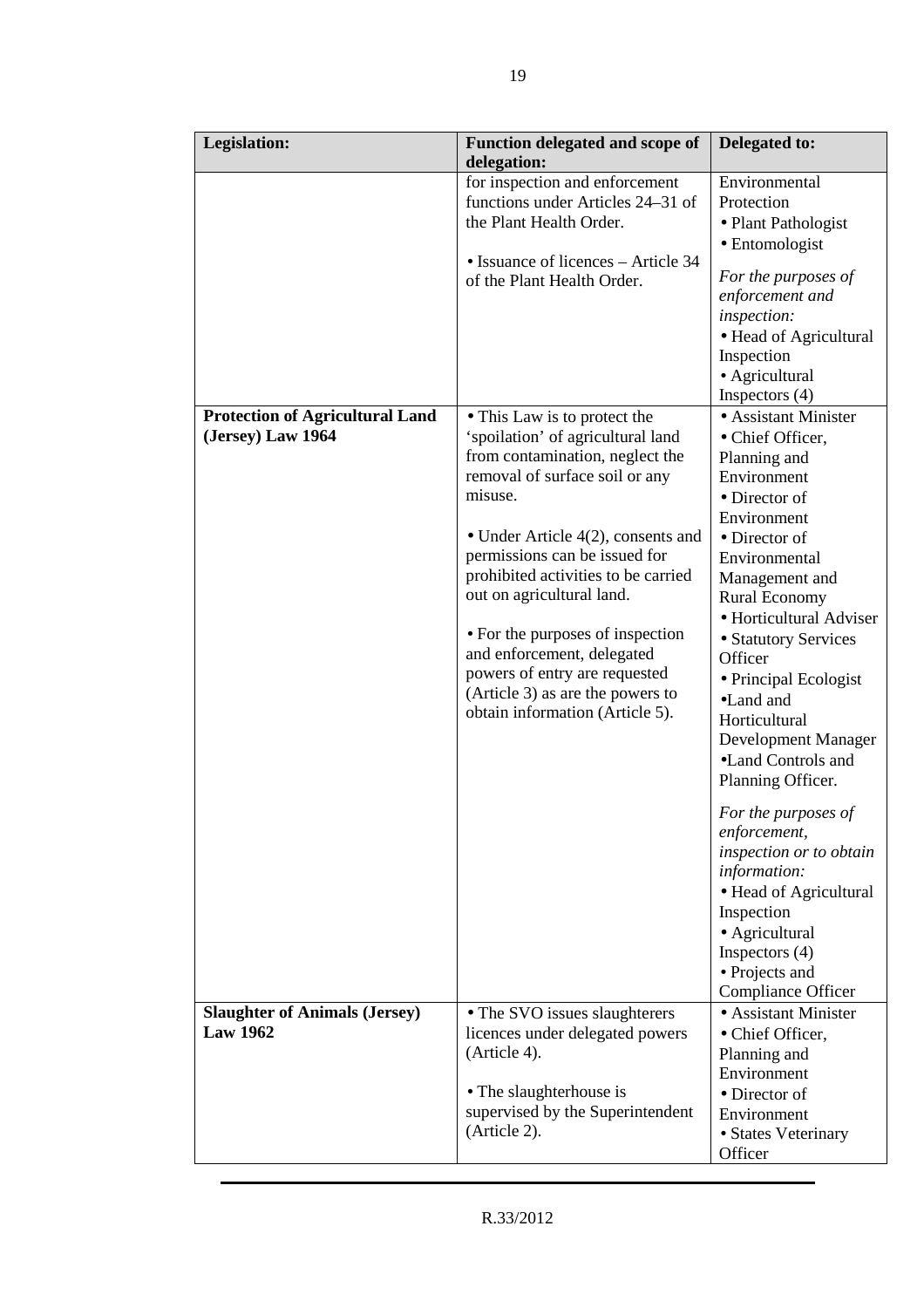| <b>Legislation:</b>                          | <b>Function delegated and scope of</b>                                                                                                                                                                                                                                                                                                                                                                                                                                                                                                                                                                                                                                                                                                                                                                                                                                                                                                                                                                                                                                                                                        | Delegated to:                                                                                                                                                                                                                                                                                                                                                                                                                             |
|----------------------------------------------|-------------------------------------------------------------------------------------------------------------------------------------------------------------------------------------------------------------------------------------------------------------------------------------------------------------------------------------------------------------------------------------------------------------------------------------------------------------------------------------------------------------------------------------------------------------------------------------------------------------------------------------------------------------------------------------------------------------------------------------------------------------------------------------------------------------------------------------------------------------------------------------------------------------------------------------------------------------------------------------------------------------------------------------------------------------------------------------------------------------------------------|-------------------------------------------------------------------------------------------------------------------------------------------------------------------------------------------------------------------------------------------------------------------------------------------------------------------------------------------------------------------------------------------------------------------------------------------|
| <b>Waste Management (Jersey) Law</b><br>2005 | delegation:<br>• A Law to:<br>1. Control the transboundary<br>shipment of wastes to, from, and<br>through Jersey.<br>2. Control the movements of<br>hazardous and healthcare wastes<br>in Jersey.<br>3. Allow for the licensing of<br>waste management facilities and<br>the registration of certain carriers<br>in Jersey.<br>• All administration of:<br>Part 1 - INTRODUCTORY<br>PROVISIONS (Articles 1 to 9)<br>Part 2 - ADMINISTRATION<br>(Articles 10 to 22)<br>Part 3 - WASTE<br>MANAGEMENT WITHIN THE<br><b>ISLAND</b><br>• Licensing of Operations<br>(Articles 23 to 37)<br>• Registration of Waste Carriers<br>(Articles 38 to 48)<br>• Internal Movements (Articles 49<br>to $52)$<br>• Other Provisions (Articles 53 to<br>56).<br>Part 4 - TRANSBOUNDARY<br>MOVEMENTS OF WASTE<br>• Introductory Provisions<br>(Articles 57 to 63)<br>• Export of Waste (Articles 64 to<br>67)<br>• Import of Waste (Articles 68 to<br>69)<br>• Waste in Transit (Articles 70 to<br>71)<br>• Illegal Traffic (Articles 72 to<br>75)<br>• Other Provisions (Articles 76 to<br>81)<br>Part 5 - ENFORCEMENT<br>(Articles 82 to 93) | • Assistant Minister<br>• Chief Officer,<br>Planning and<br>Environment<br>• Director of<br>Environment<br>$\bullet$ Assistant Director –<br>Environmental<br>Protection<br>• Head of Waste<br>Regulation<br>In addition for<br>enforcement (Part 5):<br>• Environmental<br><b>Protection Officers</b><br>• Environmental<br><b>Protection Support</b><br>Officer<br>• Head of Agricultural<br>Inspection<br>• Agricultural<br>Inspectors |
|                                              | Part 6 - OTHER PROVISIONS<br>(Articles $94$ to 113)<br>• Any further responsibilities<br>under Schedules 1 to 11.                                                                                                                                                                                                                                                                                                                                                                                                                                                                                                                                                                                                                                                                                                                                                                                                                                                                                                                                                                                                             |                                                                                                                                                                                                                                                                                                                                                                                                                                           |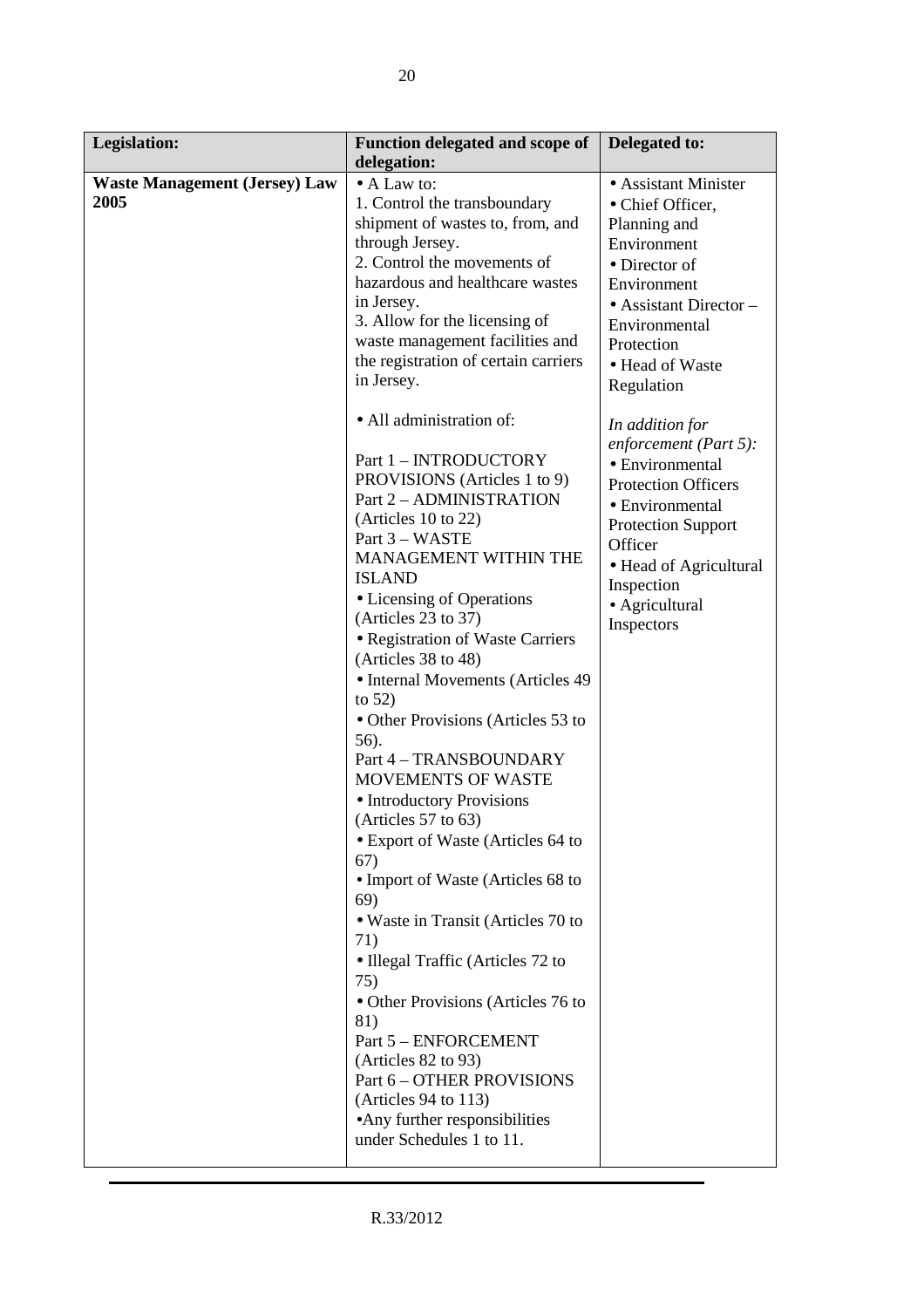| <b>Legislation:</b>                                | <b>Function delegated and scope of</b><br>delegation:                                                                                                                                                                                                                                                                                                                                                                                                                                                                                                                                                                                                                                                                                                                                                                                                                                                                                                                                                                                                                         | <b>Delegated to:</b> |
|----------------------------------------------------|-------------------------------------------------------------------------------------------------------------------------------------------------------------------------------------------------------------------------------------------------------------------------------------------------------------------------------------------------------------------------------------------------------------------------------------------------------------------------------------------------------------------------------------------------------------------------------------------------------------------------------------------------------------------------------------------------------------------------------------------------------------------------------------------------------------------------------------------------------------------------------------------------------------------------------------------------------------------------------------------------------------------------------------------------------------------------------|----------------------|
| <b>Water Pollution (Jersey) Law</b><br><b>2000</b> | A Law to provide for the control<br>of pollution in Jersey waters, and<br>the implementing of provisions of<br>the Convention for the Protection<br>of the Marine Environment of the<br>North-East Atlantic; the<br>monitoring and the classification<br>of waters; the setting of quality<br>objectives for classified waters;<br>administrative, regulatory,<br>preventive and remedial<br>measures; and related purposes.                                                                                                                                                                                                                                                                                                                                                                                                                                                                                                                                                                                                                                                  |                      |
|                                                    | • Delegated powers are requested<br>for the issuance of discharge<br>permits and the publishing of<br>notices and consultation before<br>considering applications relating<br>to Discharge Permits (Article 10).<br>• Special regard to the issuance of<br>discharge permits will be given<br>relating to high risk substances<br>(Article $19(1)$ ).<br>• Consideration of Discharge<br>Permits (Article 21).<br>• Conditions attached to<br>Discharge permits (Article 22).<br>• Procedure for varying or<br>revoking Discharge Permits<br>(Article 23).<br>• Procedure for suspension of<br>Discharge Permits (Article 24).<br>• Consideration of transfer of<br>Discharge permits (Article 25).<br>• Procedure for notification of<br>decisions relating to Discharge<br>Permits (Article 27 with the<br>exception of paragraph $(1)(c)$ ).<br>Delegated powers are requested<br>for the purposes of enforcement<br>(under Article 29) and –<br>• Access to documents relevant to<br>Law (Article 34);<br>• Requirement to produce<br>information relating to potentially |                      |
|                                                    | polluting matter (Article 35);<br>• Requirement for precautions to<br>be taken to prevent pollution<br>(Article 36);                                                                                                                                                                                                                                                                                                                                                                                                                                                                                                                                                                                                                                                                                                                                                                                                                                                                                                                                                          |                      |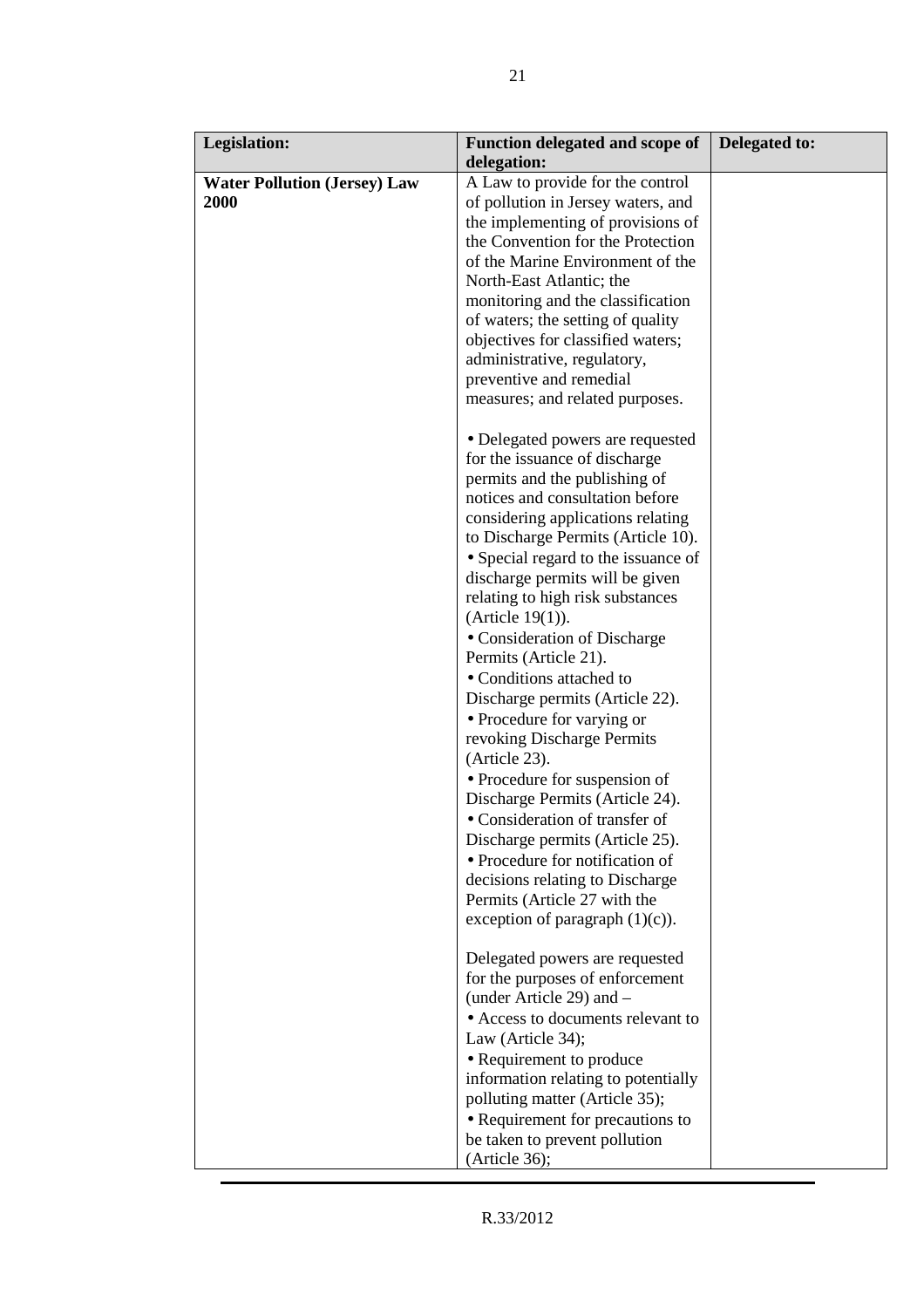| <b>Legislation:</b>            | Function delegated and scope of<br>delegation:                                                                                                                                                                                                                                                                                                                         | Delegated to:                                                                                                                                                                                                            |
|--------------------------------|------------------------------------------------------------------------------------------------------------------------------------------------------------------------------------------------------------------------------------------------------------------------------------------------------------------------------------------------------------------------|--------------------------------------------------------------------------------------------------------------------------------------------------------------------------------------------------------------------------|
|                                | • Requirement for polluters to<br>eliminate and remediate pollution<br>(Article 37);<br>• The procedure to be adopted in<br>respect of Articles 36-37<br>(Article 38);<br>• Ability of the Department to<br>take remedial action in respect of<br>Articles 36 and 37 (Article 39(1));<br>• Transitional provisions in<br>respect of Discharge Permits<br>(Schedule 5). |                                                                                                                                                                                                                          |
| Water (Jersey) Law 1972        | •Jersey Water must provide<br>'wholesome water' (Article 9).<br>• Enforcement of standards are<br>performed by officers.                                                                                                                                                                                                                                               | • Assistant Minister<br>• Chief Officer,<br>Planning and<br>Environment<br>• Director of<br>Environment<br>$\bullet$ Assistant Director –<br>Environmental<br>Protection<br>For the purposes of                          |
|                                |                                                                                                                                                                                                                                                                                                                                                                        | enforcement:<br>• Environmental<br>Protection Officer (5)<br>• Environmental<br><b>Protection Support</b><br>Officer                                                                                                     |
| <b>Weeds (Jersey) Law 1961</b> | A Law to provide for preventing<br>the spreading of injurious weeds.<br>Delegated powers are requested<br>for enforcement activities to<br>prevent the spreading of injurious<br>weeds (Article 2) performed by<br>the Inspectorate.                                                                                                                                   | • Assistant Minister<br>• Chief Officer,<br>Planning and<br>Environment<br>• Director of<br>Environment<br>• Assistant Director of<br>Environmental<br>Management and<br><b>Rural Economy</b><br><i>*In addition for</i> |
|                                |                                                                                                                                                                                                                                                                                                                                                                        | enforcement:<br>$\bullet$ Assistant Director -<br>Environmental<br>Protection<br>• Head of Agricultural<br>Inspection<br>• Agricultural<br>Inspectors $(4)$                                                              |